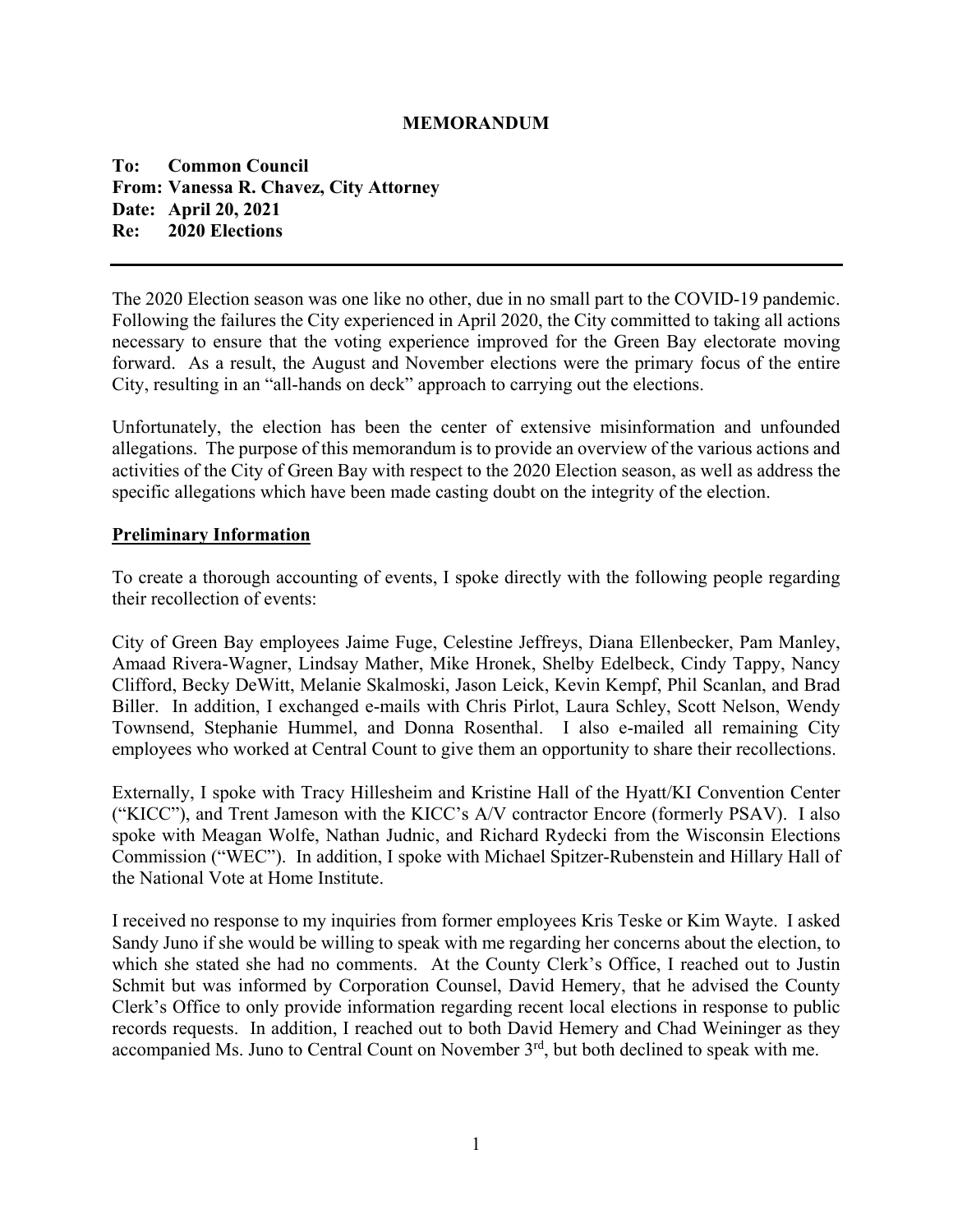### **Challenges During the 2020 Election Season**

There is no dispute that the Wisconsin statutes vest authority for administration of the election in the municipal clerk. Accordingly, during her tenure, Kris Teske was primarily vested with authority over the election. However, once the pandemic reached Wisconsin, the landscape changed and more people were required to navigate the ever-changing circumstances. In the weeks leading up to the April 2020 election, then-Clerk Teske, Mayor Genrich, then-Chief of Staff Jeffreys, and City Attorney Chavez met daily to discuss changes in staffing levels, available polling locations, outstanding absentee ballot requests, as well as the status of legal challenges pending before the courts. The result of the April 2020 election was clean and uniform with the City's prior practices. However, the hardships on the community proved substantial. As a result of these failures, the City of Green Bay Common Council was interested in ensuring City staff were well placed to be able to adapt to changing circumstances, and the administration of the elections remained a topic of discussion for the remainder of the election season.

At the April 21, 2020 Common Council meeting, then-Clerk Teske provided a lengthy verbal report on the April 2020 election at the request of the Council. Numerous frustrations were voiced, the need to do better in the future was stated, the need to procure adequate resources for the remaining 2020 elections was discussed, and the Council committed to supporting the Clerk's Office through the 2020 election season. The 2020 elections were again addressed at the May 5, 2020 Council meeting. Importantly, at that time, the Council created an ad hoc elections committee with members to include two (2) alders, the Clerk, the Mayor or designee, and city residents, with a total make up of no more than nine (9) members. The item passed unanimously with no discussion. Also on the agenda was a request for the Wisconsin Elections Commission to investigate the administration of the election and conduct of officials for April 7, 2020. The item was received and placed on file, but as part of the discussion, the Council stated the newly formed ad hoc elections committee was to address and correct what went wrong moving forward, and there was discussion of the benefit of hiring a consultant with outside expertise to help the City improve its internal processes. Also up for consideration at that meeting was the appointment of City Officials, including the City Clerk. Kris Teske was reappointed to the position on a vote of 11-1.

The Clerk's Office immediately set out to prepare for the August 2020 primary and November 2020 general election under ever-changing circumstances. In the days, weeks, and months leading up to November 3, the national media kept its attention focused on the upcoming election. The traditional amount of attention paid to a presidential election was amplified in 2020 for a number of reasons. The country was still in the midst of the COVID-19 pandemic, which raised concerns as to the health and safety of voters and poll workers alike at in-person voting locations. Such concerns contributed to increased requests for absentee ballots, which in turn resulted in political figures repeatedly making public claims that increased absentee and mail-in voting would lead to widespread voter fraud. Added to these concerns were risks of foreign interference with the election, as well as concerns about voter intimidation and other physical safety risks at polling locations.

The cumulative total of these threats, and the news media attention paid to them, created an atmosphere of concern, not only over the safety and security of the election, but also over the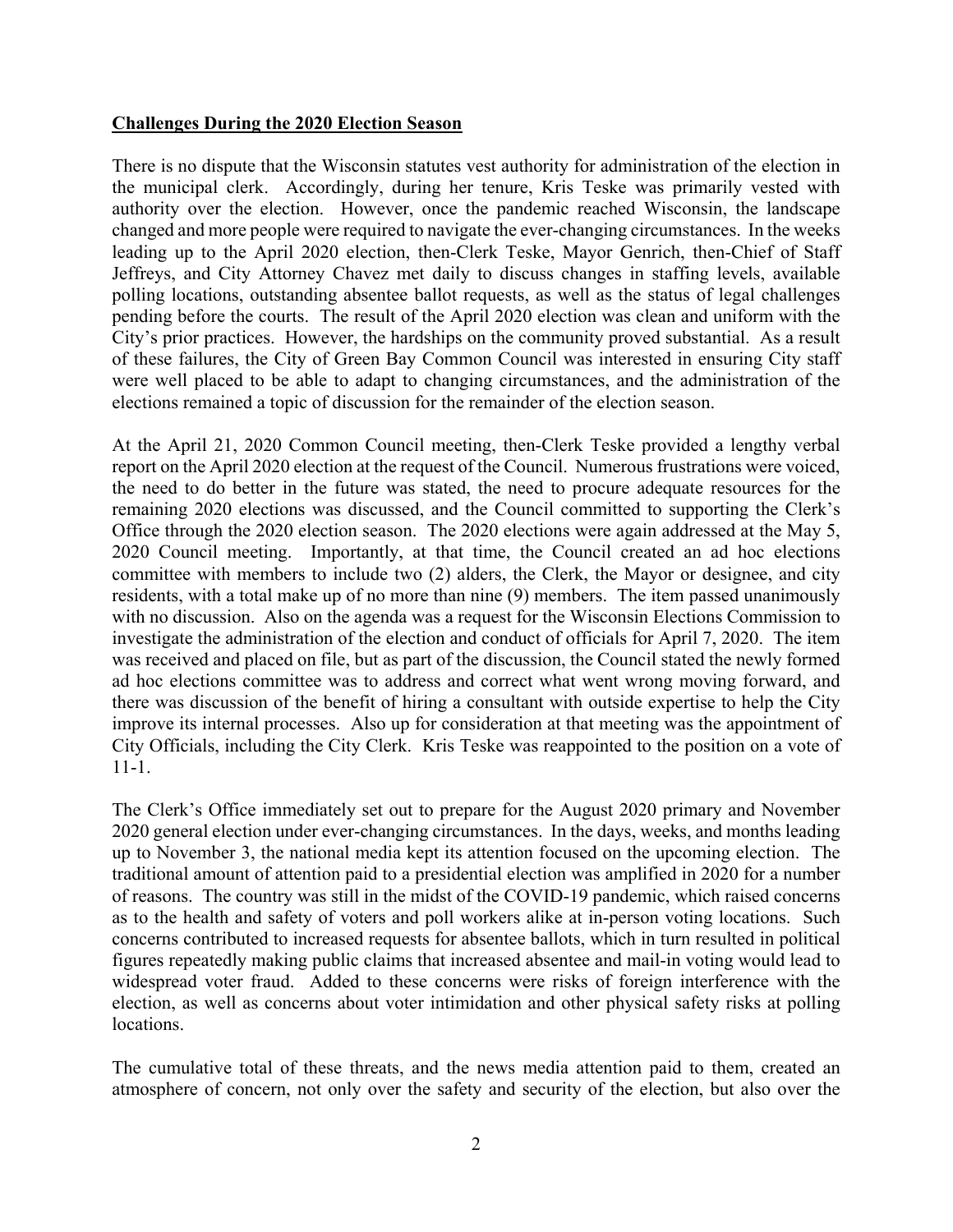legitimacy of the entire election process. These concerns were further amplified by lawsuits that had already been filed—such as Wisconsin Voters' Alliance v. City of Racine, in which the City of Green Bay was being sued for receipt and use of CTCL grant funds—and threats from other special interest groups and political figures of future litigation following the November 3, 2020 election. There is no dispute that tensions were running high in the months leading up to the November 2020 election. In order to address and alleviate as many of these issues as possible, the City sought to be as proactive as possible in planning for the August and November elections. Action was taken at every level to ensure the November general election was safe for all involved, including as late as October 20, 2020 when the City Council approved the prohibition of weapons at polling locations by a vote of 8-4.

### **Acceptance of the CTCL Election Grant**

At the July 9, 2020 Ad Hoc Election Committee meeting, then-Chief of Staff Jeffreys reported on the Wisconsin Safe Voting Plan, which formed the basis for the CTCL grant award. A breakdown of the grant application and award was provided, including a discussion of anticipated expenditures and the grant mentors, who were expected to provide technical assistance to the City. During the discussion, it was stated that the purpose of the grant was to administer a safe election. The grant would be used for voter outreach to encourage people to register ahead of the election, as well as provide them information on how to vote absentee, early in-person, and in-person. The number of absentee ballots anticipated was at all times a focal concern of the Clerk's Office.

The Ad Hoc Elections Committee unanimously supported the grant. No concerns were raised about the acceptance or proposed use of the grant funds; instead the concerns expressed centered around the potential for problems to still arise despite the influx of cash. For example, although the DS450 high speed tabulator was clearly viewed as a necessary purchase, the Clerk's Office noted that placing it into operation for the first time during a major election was risky given that the machine did have a history of reported glitches. Similarly, electronic poll books were identified as a need, but the Clerk's Office indicated they would still be printing poll books as well in case there were any technical difficulties or voters refused to sign electronically. There were similarly no concerns raised about the grant mentors who would be available to the City—Clerk Teske simply asked for verification that they would be working with her as the leader. The CTCL grant funds were viewed as much needed funds to purchase equipment to administer *all* elections, which would otherwise be out-of-reach for the City.

On July 21, 2020, the Council took up for consideration the report of the Ad Hoc Elections Committee and unanimously approved acceptance of the CTCL grant. Casey Hicks of the Wisconsin Conservation Voters spoke in favor of the City's acceptance of the grant at the Council meeting, including the proposed uses of the grant funds. At the time, the only concern raised pertained to whether the City was obligated to commit funds for future years by accepting the grant. It was confirmed that the grant funds did not require future commitments from the City, and Council required that staff notify Council in the event any clawback provisions were included. In addition, it was confirmed for the Council that CTCL was a  $501(c)(3)$  non-profit. The grant was so well-received that there was even a question about whether CTCL would be able to assist the City at polling locations given the on-going shortage of poll workers.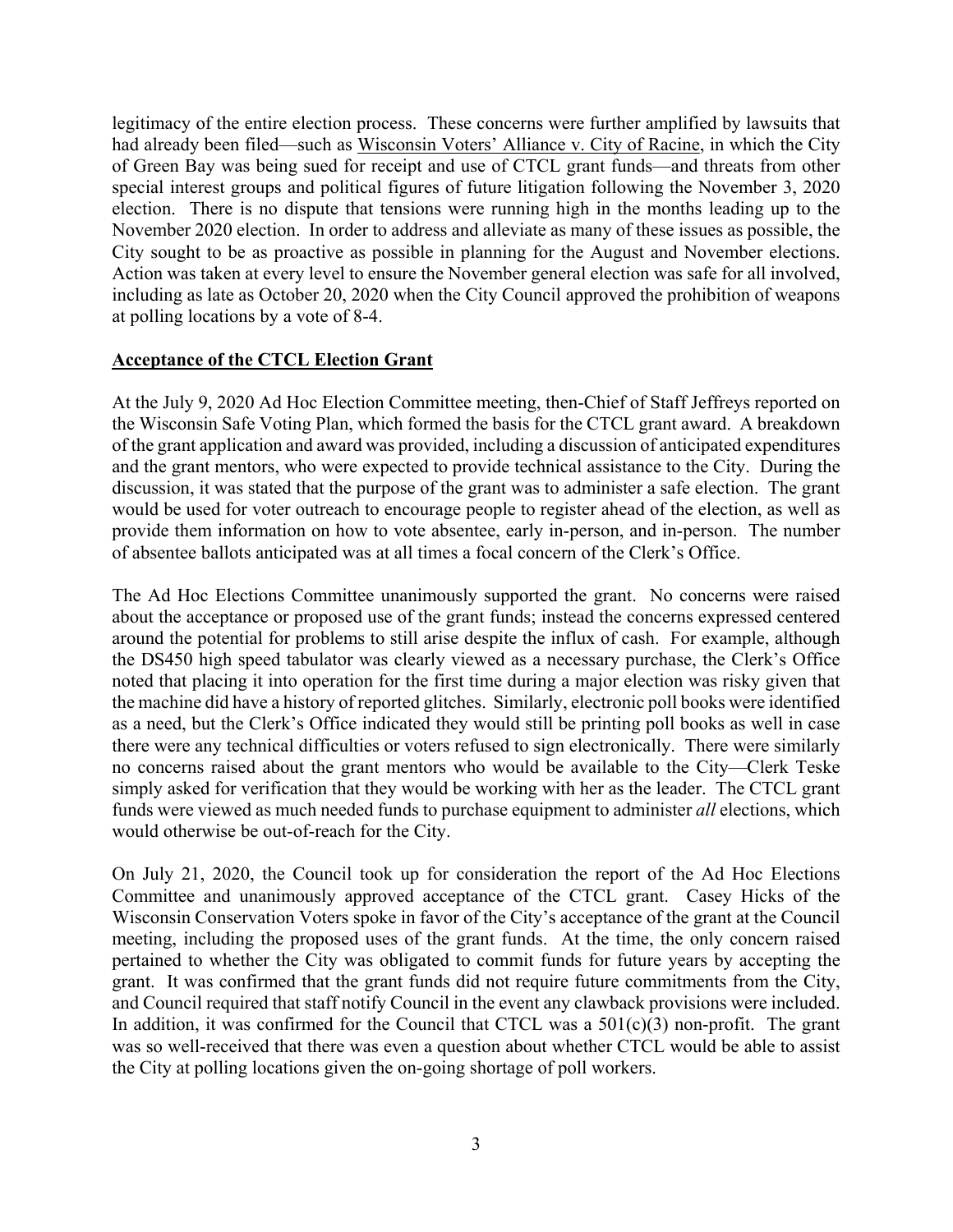At the Special Meeting on September 24, 2020, the Council unanimously approved acceptance of the second CTCL grant for the purpose of purchasing specific equipment. Discussion centered around any changes to the City's circumstances since the original grant was accepted, as well as protocols for notifying the Council of any changes in intended use of the funds from what was listed in the original documents presented to Council. The Council also approved the "Presidential Election Voter Outreach Campaign" contract at that meeting. With regard to that item, concerns were raised that the funds would be used in an inequitable fashion. However, after hearing from the Mayor and staff, Council approved the expenditure on a vote of 9-3.

# **Use of CTCL Grant Funds**

The CTCL grant provided much needed funding for the City to respond to the pandemic during a highly contested presidential election cycle. There was no way for the City to react to the changes brought on by the pandemic without the infusion of funding. Notably, prior to the pandemic, absentee ballots requested were generally under 3,000, whereas for the August 2020 primary, the requests exceeded 10,000, and for the November general election, the number was approximately 33,000.

The grant funds were used for a variety of purposes in order to expand access to absentee voting as well as to safeguard the health and safety of voters and poll workers alike. Portions of the money went toward educating the public about absentee voting and early voting opportunities, including the creation and mailing of postcards containing election information to voters. Other funds were used to purchase supplies to keep people safe, such as hand sanitizer, disposable gloves, cleaning and disinfecting products, etc. A significant amount of the grant funds went toward payroll costs, allowing the City to hire additional employees and poll workers both in advance of the election and on Election Day to ensure voting occurred safely and efficiently.

Other funds were used to purchase equipment to assist with counting the uncharacteristically large number of absentee ballots in 2020. Equipment included secure drop boxes accompanied by security cameras, ballot scanners, and ballot openers. Still more funds went toward purchasing the supplies necessary to send out the increased number of absentee ballots requested, including election envelopes, envelope glue, and other supplies. As the Clerk's Office had already exceeded its 2020 election budget after the April 2020 election, the funds paid for the costs of running elections the remainder of the year.

### **Ad Hoc Elections Committee**

The Ad Hoc Elections Committee first met on May 14, 2020. During its first meeting, the Committee identified in person and absentee voting as the most important issues which needed to be addressed. After much discussion, the Committee chose to plan for worst-case scenario conditions. Many ideas were brought forward at the initial meeting, but the ultimate decision was to bring back additional information to the Committee so that it could decide what action was necessary based on the information available, such as updated availability of polling locations and poll workers. At that time, then-Clerk Teske indicated she was willing to gather all of the information requested and work with them as needed, but indicated that the proposed activities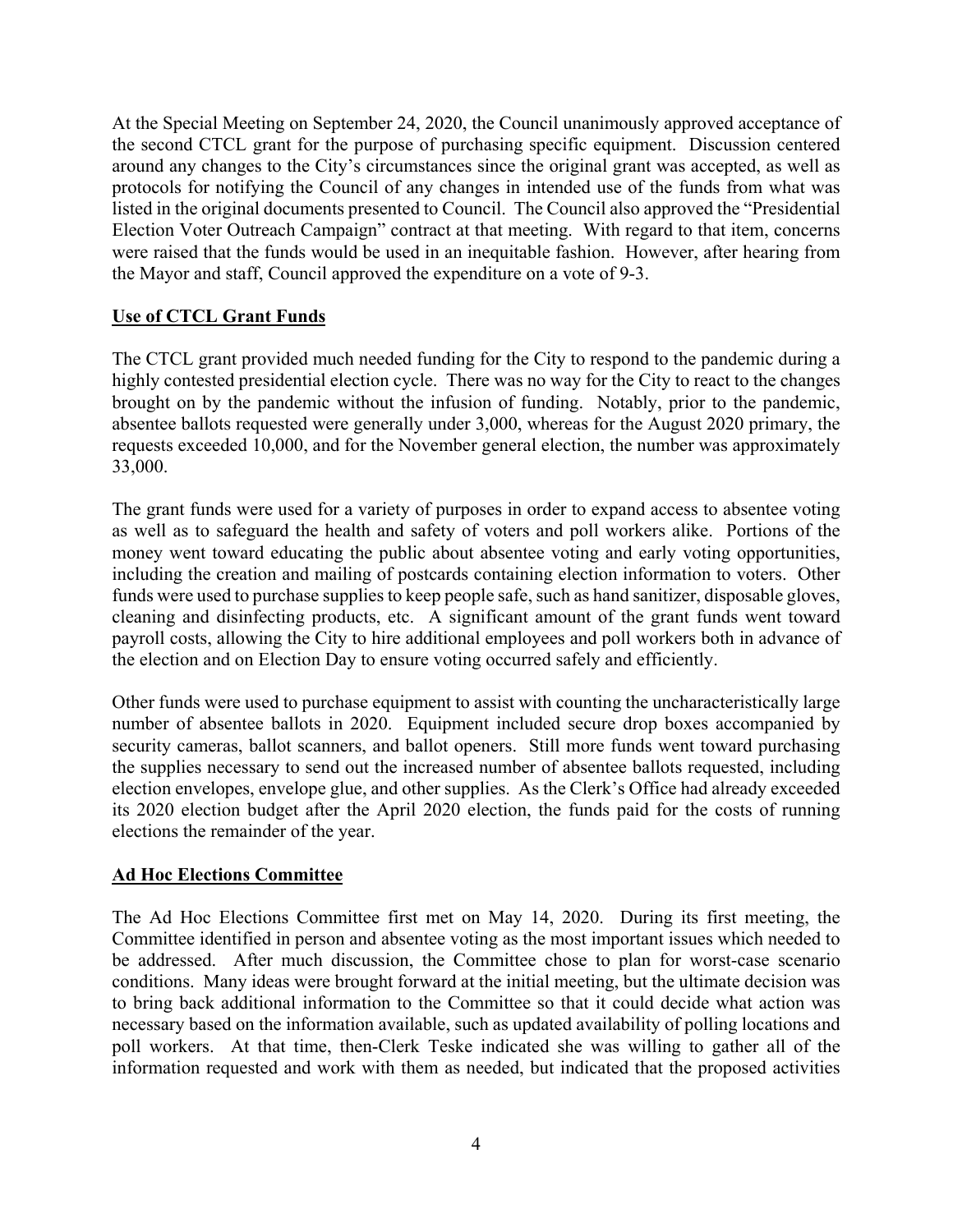were not different from anything the Clerk's Office normally does, with the exception of asking for more money.

At its meeting on May 21, 2020, the Committee created sub-committees and began identifying the types and number of polling places needed for the election. At the meeting, the Committee decided to include the City's Risk Manager in evaluating potential polling locations for ADA accessibility, and identified the types of PPE needed for both the August and November election. On May 28, 2020, the Committee discussed costs of advertising for poll workers, geo fencing, equipment needed for the election (including PPE), and the DS450 High Speed Digital Scanner, and major items that were touched upon were the procurement of additional poll workers, ensuring that all deadlines were met, and advising the Clerk to order needed envelopes despite cost overruns.

The Committees meetings were fairly routine during June. On June 4, 2020, the Committee recommended to the Finance Committee that a ballot folder and opener be purchased, decided to maintain City Hall as the single location for in person early voting, and directed that poll workers be required to wear a mask and be provided gloves to use during the election. On June 11, 2020, the Committee elected to forego drive-through voting for both the August and November elections, and recommended to the Finance Committee to approve 2 to 4 ballot drop boxes for placement throughout the City. On June 18, 2020, the high schools were eliminated as possible polling locations, and instead, the Sears Building was approved as an option. The need for poll workers and PPE continued to be a point of discussion. Drop boxes were discussed again because the Finance Committee recommended approval of two (2) boxes based on funding limitations, but additional considerations were also discussed at Finance Committee.

By the July 9, 2020 meeting, the August 2020 primary election was underway as absentee ballots were first mailed out on June 25, 2020, and the focus of the Committee shifted to gauging the effectiveness of the City's efforts. At that time, the Clerk's Office advised the Committee that a full mail bin of absentee ballots was arriving daily, 100-200 absentee ballot requests were being received daily, and many ballots received required curing because they were missing signatures and/or addresses. Poll worker numbers continued to fluctuate, but the Clerk's Office was on target to obtain at least the base requirement of 220 poll workers, though it was striving to hire 250 poll workers, and set its goal at 380 poll workers. Polling locations were again discussed, with 17 locations confirmed, including the Sears building hosting 11 wards.

The CTCL grant was first discussed at the July 9, 2020 meeting as well. Then-Chief of Staff Jeffreys notified the Committee of the proposed Wisconsin Safe Voting Plan and the grant award from the CTCL, including the anticipated expenditures and the grant mentors being provided to the City. During the discussion, grant mentors were identified as people who could provide technical assistance to the City, and that they would work with staff, including Clerk Teske as the leader. Clerk Teske made clear her expectation that the City would continue to follow Wisconsin law and inquired about whether the grant mentors would be versed in Wisconsin law. Then-Chief of Staff Jeffreys stated that no matter who was assisting the City, the mentor's role would be advisory and that Clerk staff and the City's legal department would be involved in decisions, though whether the person was familiar with Wisconsin law would be something to remain cognizant of whenever recommendations were being made by the grant mentors.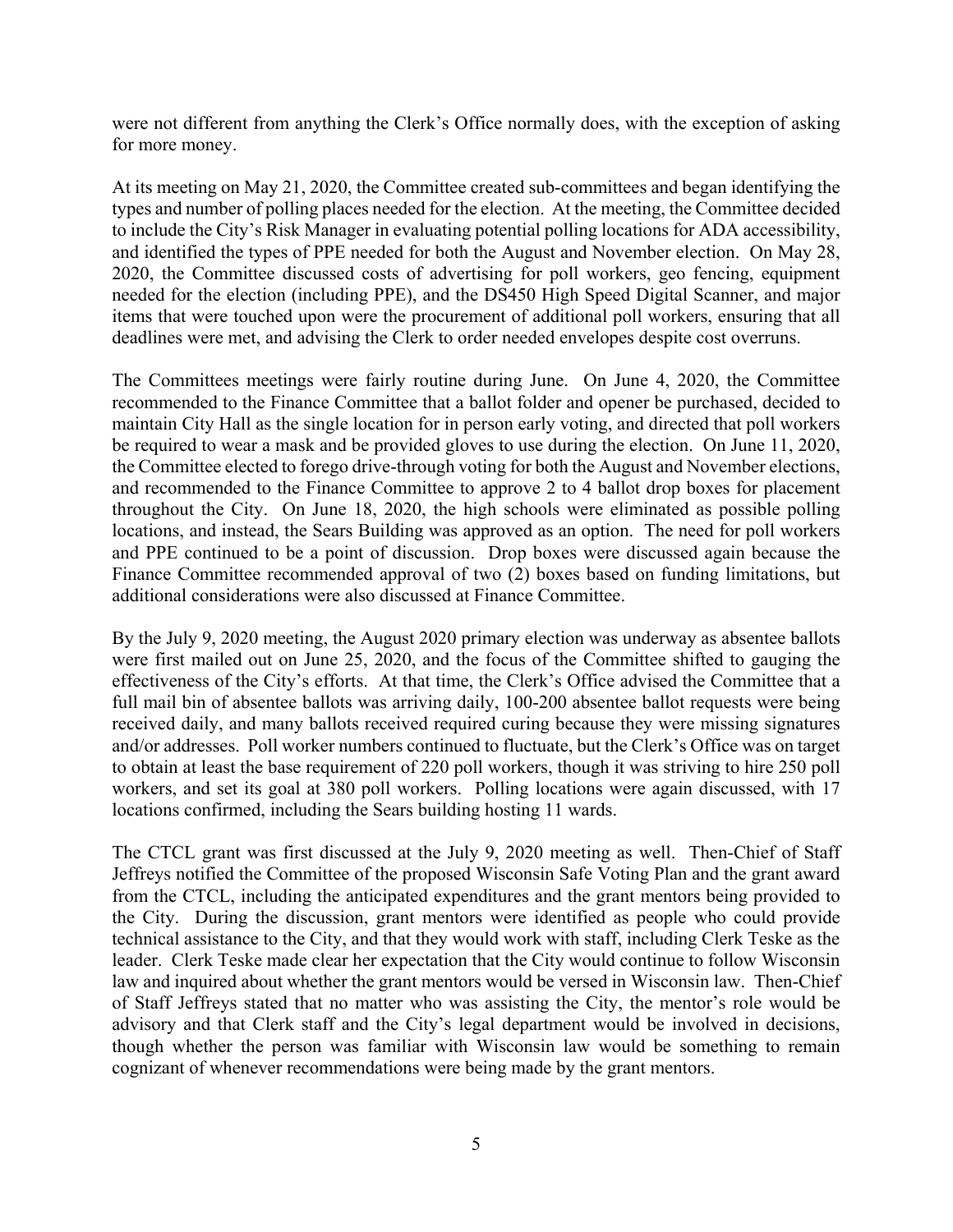Also clear during the discussions was that despite the grant funds, time was the biggest challenge with regard to adequately preparing given the delays with obtaining equipment, etc. Based on backlogs, it was unclear whether the City would be able to obtain the DS450 high-speed tabulator or electronic poll books in time for the elections, even with the infusion of funds. Additional equipment needs were also discussed which were not originally identified in the grant application, as was using grant funds to pay for drive-through voting during early in-person absentee voting. This was an item that was brought forward by then-Chief of Staff Jeffreys and which was not opposed by then-Clerk Teske, but did generate discussion by the Committee members themselves given that the Committee had voted against drive-through voting at the meeting on June 11th.

On July 23, 2020, polling locations and poll workers were again discussed. The Committee decided not to use any polling locations for the August primary unless that location was also available for the November election. As of that date, only 186 poll workers were confirmed through the City, but an additional 100 were to be provided by the WEC. With that, then-Clerk Teske confirmed that the City would have adequate poll workers for the August election. Then-Chief of Staff Jeffreys also brought up the possibility of adding early in-person absentee voting locations, but notified the Committee that Law Department review and consultation with the WEC was still required. Finally, the Clerk advised that there were already over 13,000 absentee ballots requested for the August election, which was the most in City history. Then-Clerk Teske also stated she was very concerned about the media attention and that the City would not be able to timely finish counting ballots; the Committee attempted to reassure the Clerk that the expectation from the City was that the City would do its best and that counting "would get done when it gets done." The Committee chose not to meet again until after the August election given that matters were progressing appropriately.

On August 13, 2020, much of the meeting focused on observations from the August election, with the Committee discussing what worked well and where there was room for improvement. The Clerk reported that over 11,000 absentee ballots were returned. Issues that came up on Election Day were discussed, including whether any polling locations needed to change for the November election and items that could be corrected or anticipated for November. Many of the issues raised by people at the polling locations were determined in large part to be out-of-reach for the Clerk's Office without additional people to complete the tasks. Additionally, several complaints were attributable to the fact that so many chief inspectors and workers were new to the process.

With respect to processing applications for poll workers and assigning schedules, then-Clerk Teske informed the Committee that the task proved cumbersome and requested this be reassigned to HR rather than handled within the Clerk's Office, which request was well-received. CTCL was also identified as an option to help manage poll workers. Grant activities were reported on during the meeting. This was the first meeting when it was clear that the Chief of Staff and Clerk were working on items independently, as the Clerk requested to be kept informed on activities, though no concerns were raised about the activities that were being undertaken. Then-Clerk Teske also noted concerns with the amount of work that was generated by the addition of new processes into the election, specifically, the amount of time needed to process absentee ballots that are received on Election Day and the time drop boxes would be closed.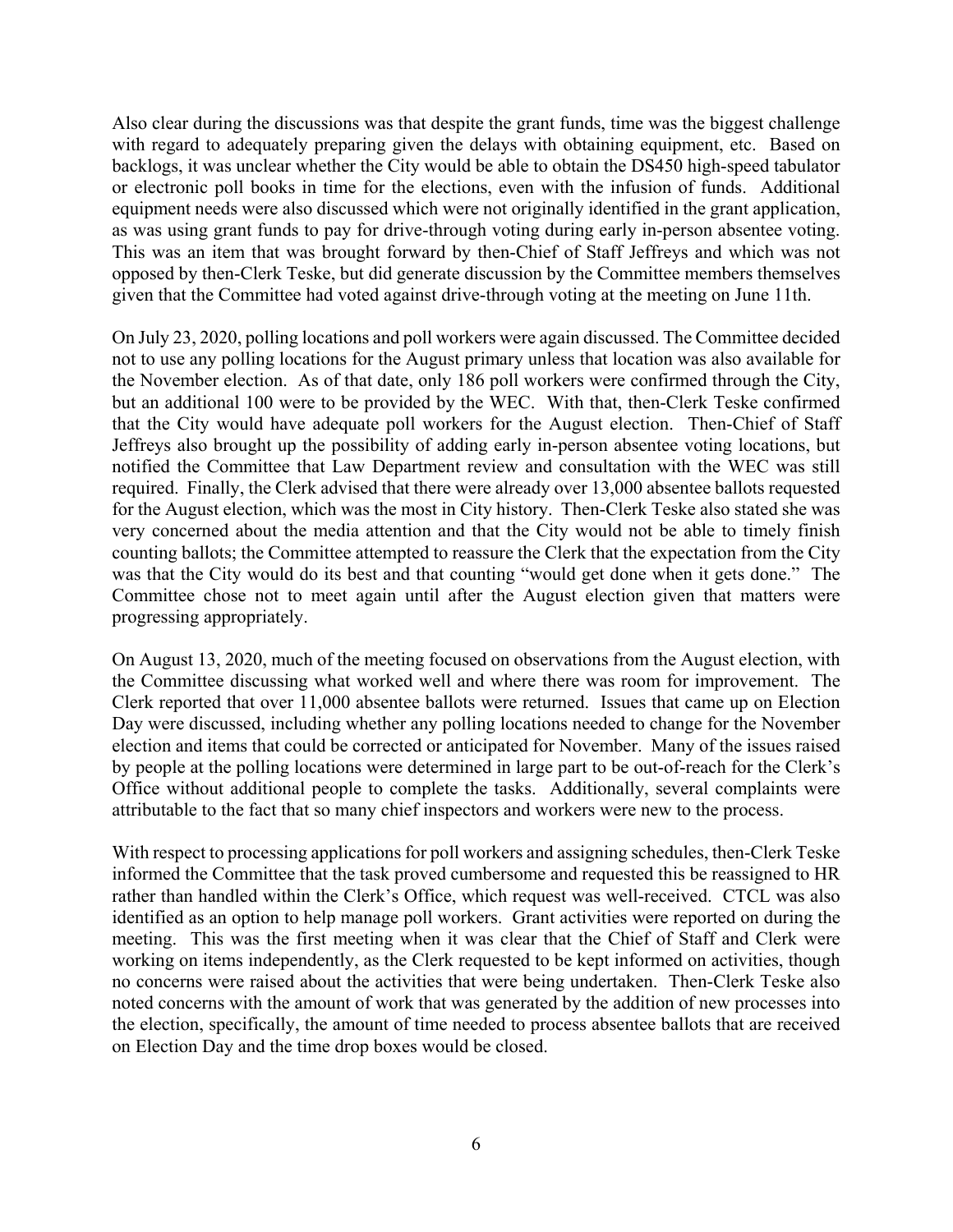### **Turning Point with the Ad Hoc Committee**

The report of the Ad Hoc Election Committee from August 13, 2020 was referred back to Committee by the Common Council for clarification on what items discussed, if any, were recommended for implementation. Accordingly, at the meeting on August 27, 2020, the Committee discussed in detail which of the issues raised at the August 13 meeting were going to be implemented for the November election. This was the first meeting where it appeared contention existed between the desires of the Committee and the Clerk's Office. The biggest issue was the request for additional training for poll workers by the Clerk's Office. Both the Committee and the Mayor (through then-Chief of Staff Jeffreys) expressed desire for a recorded training session to be made available to poll workers given the number of questions that were raised by first-time poll workers. The Clerk's Office felt that the available training through the WEC and the City's election manual were satisfactory. The Clerk's Office indicated that although additional training sounded like a good idea, doing so would be much more difficult and time consuming than anticipated by the Committee and the Mayor, and that time was running out. The issue was referred to staff, though later in the meeting, then-Clerk Teske offered to do a taped training wherein she would read out of the manual that was already sent to poll workers.

It was also very clear during that meeting that the Clerk's Office was overwhelmed and overstressed with the level of work required during 2020, as employees were routinely working well beyond their scheduled work hours just to keep up with their obligations, and with no end in sight. Then-Clerk Teske indicated that there was no way to complete all of the additional tasks requested by the Committee unless additional staff were added to the Clerk's Office. More importantly, it could not be *new* staff who were added, but rather people already trained and familiar with the Clerk's processes. Then-Clerk Teske really felt that the only possible solution was for the current City employees in other departments and who were already trained by the Clerk's Office, to be able to provide more assistance to the Clerk. However, then-Clerk Teske stated that other departmental employees were only able to step away from their regular job duties within their own departments when their workloads allowed.

She stated that although volunteers and City staff from other departments were helpful, there is no required commitment from them as there would be with a temporary or seasonal employee. Accordingly, adding new people meant training them at the point in the election season when they really did not have time to do so, and with no commitment that they would be available for the duration. Although the Voter Navigators would be hired soon, the timing of when they would be hired was an issue for the Clerk's Office because they would be on-boarding during a very busy period. Training *anyone* new was viewed by the Clerk's Office as an impediment to getting work completed. Hiring a designated trainer was proposed, but rejected because there was no one seasoned enough to fill that position. The dilemma was that the Clerk's Office was already in crunch time, so any time spent training was time taken away from their work on the election. Then-Clerk Teske also stated that all duties that could be delegated without additional training were already delegated and being handled.

Adding to the issue was that then-Clerk Teske was only willing to accept assistance from people she felt comfortable with, so even though there were a number of offers for assistance, she was reluctant to accept volunteers.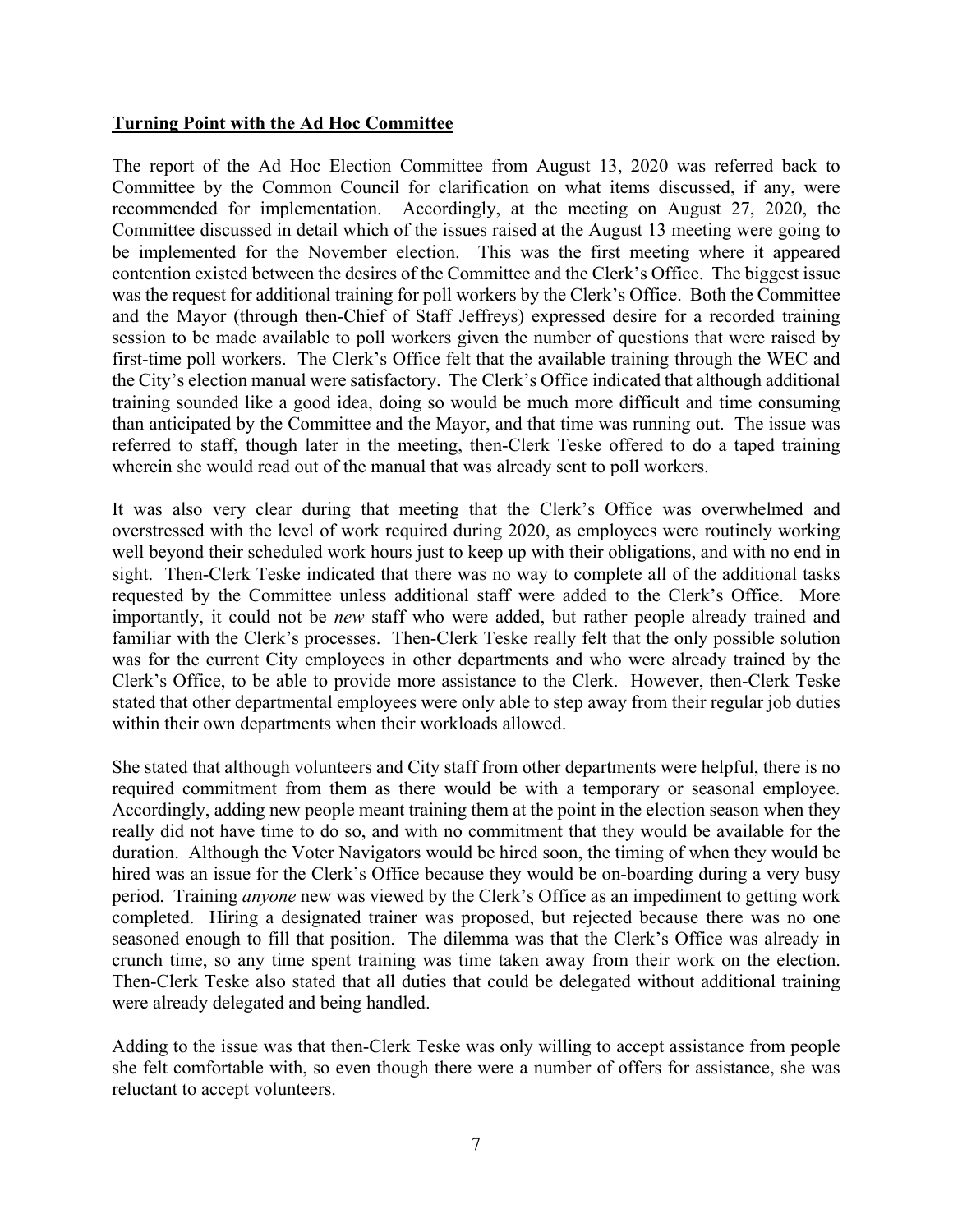The final meeting of the Ad Hoc Election Committee was held on September 10, 2020, because the Committee felt the subcommittees were properly situated to help address remaining issues pertaining to the November election. Pollworker recruitment was discussed, and it was reported that 307 people had committed to working the election. The desired number was 380, and the goal was set as 420, plus any additional help supplied by the WEC. Sixteen (16) polling locations would be used for the election. Grant activities were again reported to the Committee, and it was reported that a second grant was being sought for an additional \$500,000.00 to purchase additional election equipment. No one from the Clerk's Office attended this meeting.

### **Assistance from Other City Employees**

Because of the increase in the amount of work that needed to be completed to run the election, Senior Staff coordinated to allow employees in their departments to provide assistance to the Clerk's Office through the election season. This resulted in numerous City employees providing assistance to the Clerk's Office, whether by providing direct elections support, or, during the busiest times, by assuming responsibilities normally handled by the Clerk's Office.

Nevertheless, the Clerk's Office was overwhelmed with the volume of work required to navigate the election during the pandemic, and the Clerk's Office struggled to keep up with existing responsibilities. The Clerk's Office also continued to convey that the requests for additional work, such as trainings, were not realistic given the time and staffing constraints they were working under. The burden on the Clerk's Office was no small hurdle to overcome, and it was abundantly clear that the changes that needed to be implemented could not be done under existing conditions with only existing Clerk's staff. As a result, Celestine Jeffreys voluntarily assumed many of the responsibilities for implementing the Ad Hoc Election Committee's requests.

Unfortunately, communication began breaking down between the then-Clerk and the then-Chief of Staff, with the two focusing on different items with very little collaboration. From the records, it is clear that the Clerk's Office focused on administering the election, and the Chief of Staff began working on implementing the requests of the Ad Hoc Election Committee. However, the two were working in silos, with the Chief of Staff not involved in the election administration, and the Clerk having little involvement in implementing the directives of the Committee. The communication breakdowns also began expanding to the departments as a whole, with the two departments not coordinating efforts. This resulted in duplicate work at times, last-minute actions, and much frustration for everyone. In fact, after the voter navigators were hired, it was not clear who would provide training to them, or even where they would be stationed at City Hall.

Despite the difficulty the two departments had communicating, the Law Department has identified no improper action in our review. Instead, our review suggests the Clerk's Office focused on processing ballots, and the Mayor's Office provided assistance by way of procuring equipment and materials, and implementing the recommendations of the Ad Hoc Elections Committee.

Although then-Clerk Teske had been on intermittent leave in September and October, on October 23, 2020, Kris Teske took a continuous leave of absence. As a result, then-Deputy Clerk Kim Wayte assumed the duties of Clerk in Kris Teske's absence, per Wis. Stat. § 62.09(11)(i), and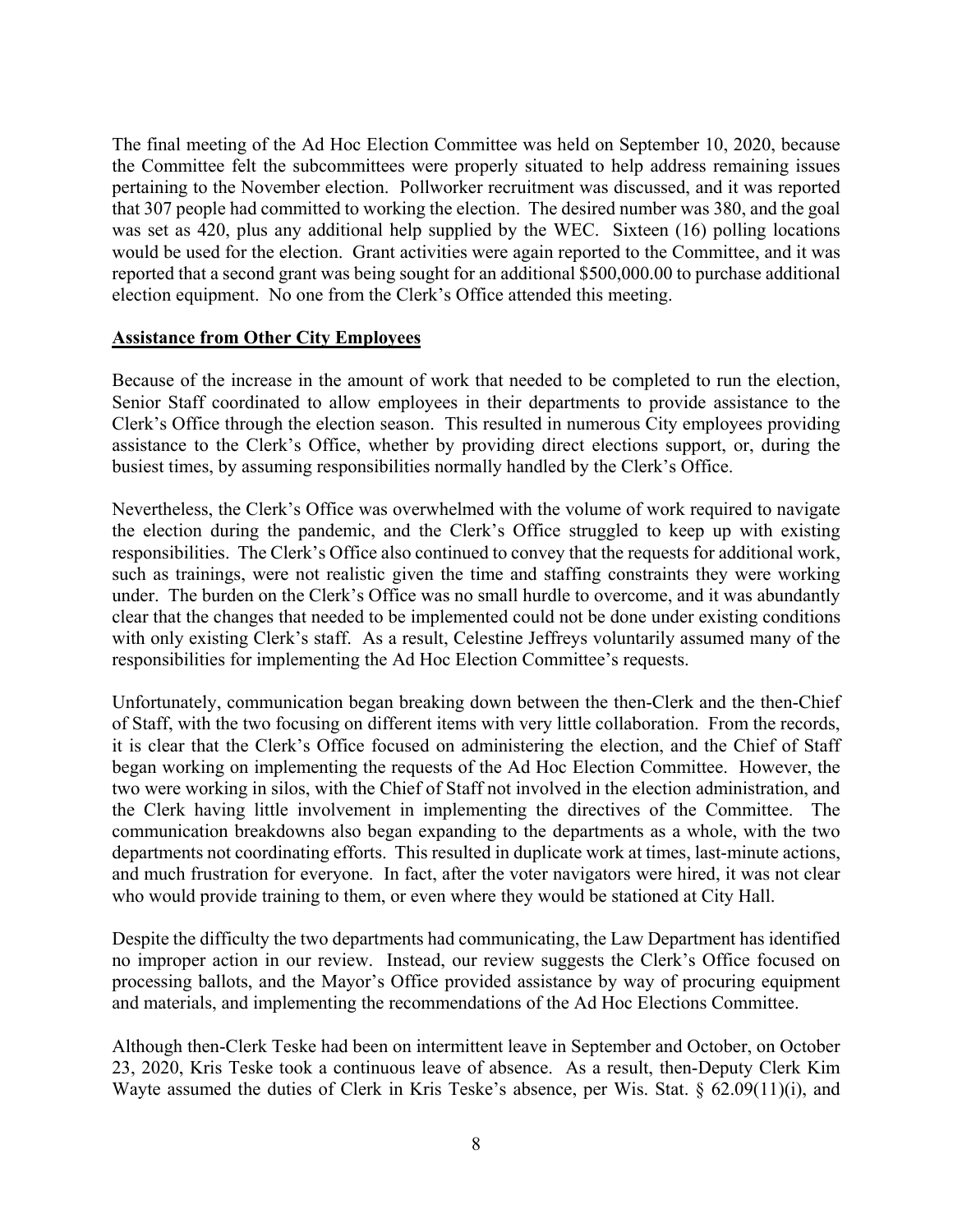Council was notified to that effect. The Clerk's Office was already overwhelmed before becoming short-staffed. Accordingly, as the supervisor for the Clerk's Office, Director Diana Ellenbecker and Treasurer Pam Manley also took on a large amount of responsibilities in assisting then-Deputy Clerk Wayte. This included verifying those matters required in order to make moving Central Count to the KICC possible, and ensuring notice was timely given. On October 28, 2020, the general public was notified of the decision to move Central Count to the KICC.

### **Election Advisors**

As a recipient of the CTCL funds, the City was allowed, but not required, to receive advisory services from persons knowledgeable in various areas of election administration. There were several people who were made available to the City, not only from CTCL but also other groups which provided services which could be helpful. Among these were Dayna Causby from the Elections Group, Mr. Spitzer-Rubenstein and Sarah Lynn Flynn from the National Vote at Home Institute, Whitney May from the Center for Tech and Civic Life, Erika Reinhardt from U.S. Digital Response, Liz Howard at the Brennan Center, and Ashish Sinha from the Center for Secure and Modern Elections, to name just a few. Most of these consultants provided assistance exclusively remotely. Dayna Cosby and Michael Spitzer-Rubenstein were originally providing assistance remotely, but were also made available to provide assistance on-site to assist with setting up Central Count in a way that was safe and efficient for the Clerk's staff and observers, and to assist with election tasks that the City chose to assign. On-site assistance by Ms. Causby was ultimately declined, and instead Michael Spitzer-Rubenstein solely filled this role.

There has been much question about the National Vote at Home Institute ("NVAHI") and how it operated. Per NVAHI, it is a national, nonpartisan organization under section  $501(c)(3)$  of the Internal Revenue Code. The Institute's mission is to promote the education and implementation of secure mail ballot systems and pro-voter policies around the country. As part of this mission, the Institute partners with other organizations and nonprofits to work with election officials in optimizing their administration processes and governing laws for both mail ballot and in-person voting methods, as well as to work with legislators from both parties to enact pro-voter policies. The Institute is active in this work in over 40 states and localities around the country, regardless of size and political affiliation. The organization's advisors include former and current election officials from both parties.

In speaking with Hillary Hall of NVAHI, she indicated that the organization had been engaged with Wisconsin since late spring of 2020, offering best practice assistance to any municipality that was interested. The services provided by NVAHI aligned with the mission of CTCL, and as a result, the two organizations partnered with each other such that CTCL and NVAHI were providing complementary rather than competing services to municipalities. Accordingly, as the surge in absentee voting was a major concern for the City, CTCL connected the City with NVAHI. The City was under no contract with NVAHI, exchanged no funds with the group, nor was it obligated to utilize NVAHI's services. NVAHI operated a fellowship program, wherein the Leadership Now Project connected business school graduates with NVAHI. Ms. Hall indicated that the organization partnered with the Leadership Now Project because NVAHI was looking for fellows with business skills who could put those to use during the election season on behalf of NVAHI.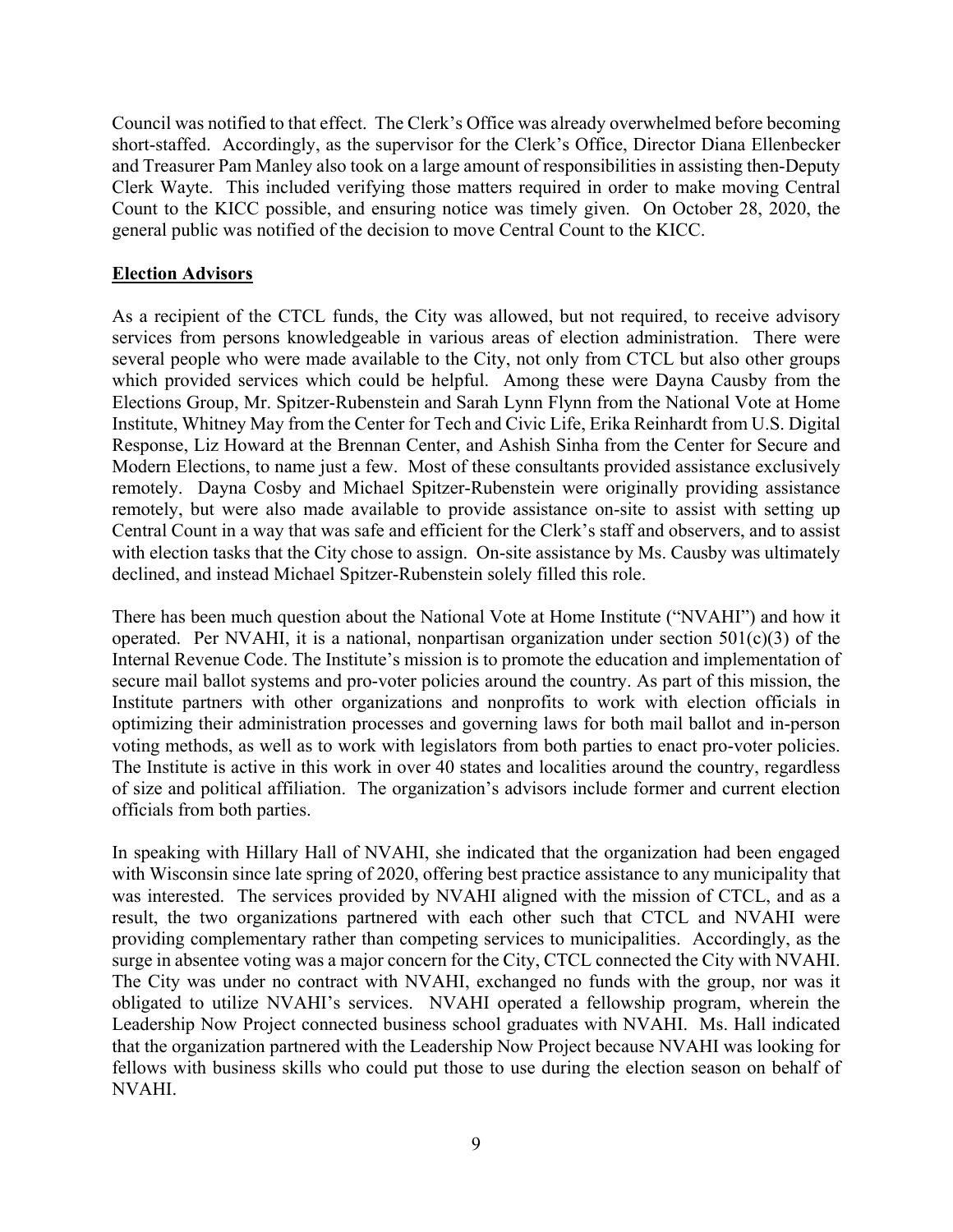Mr. Spitzer-Rubenstein was a recent MBA graduate when he accepted the Fellowship with NVAHI after signing up with the Leadership Now Project. During the election cycle, he was the Wisconsin State Lead, and was providing best practice support across the state, under the direction of NVAHI's senior staff. He indicated that as the state lead, he reached out to the fifty most populous cities, including reaching out to Kris Teske on behalf of the City of Green Bay. Upon his initial inquiry, he indicated then-Clerk Kris Teske declined his offer to connect. Instead, it was only later that he was connected to then-Chief of Staff Jeffreys by CTCL. He began assisting the City remotely in mid-August, and then on-site in mid-October. At the time, he was also providing best practice support to Milwaukee, Racine, Kenosha, Wauwatosa, and West Allis.

His role after coming to Green Bay was to make recommendations to staff on the logistics, set up, and operations of election operations. However, Mr. Spitzer-Rubenstein had no decision-making authority. For example, Mr. Spitzer-Rubenstein recommended changes to the City's Central Count training manual. After making recommendations and adding graphics, the manual was presented to Clerk's staff members Kim Wayte and Jaime Fuge for their review and revision, to which revisions were made. He also reached out to the Clerk's Office to determine whether any assistance was needed for the ballot curing process. However, the Clerk's Office specifically declined this assistance, and *Mr. Spitzer-Rubenstein never assisted with any matters involving actual ballots.* Furthermore, in speaking with Hillary Hall, she clarified that the NVAHI's practice is not to actually conduct any of those activities, and instead, Mr. Spitzer-Rubenstein's role, had the offer been accepted, would have been to connect the City with local groups who could provide this assistance.

One of the main tasks Mr. Rubenstein undertook for the City was to make recommendations on the layout of early in-person absentee voting, which started on October 20, 2020 and was resulting in people standing in line for hours. On October 21, 2020, the Mayor's Office made arrangements for Mr. Spitzer-Rubenstein to observe the layout of early in-person absentee voting and make recommendations for improvements. Then-Clerk Teske was hesitant to have Mr. Spitzer-Rubenstein on-site and was very clear that he was only to observe; he would have no access to any of the Clerk's operations, which Mr. Spitzer-Rubenstein adhered to. Accordingly, on October 22, 2020, Mr. Spitzer-Rubenstein observed the layout and flow of voting, and recommended changes such as increasing the number and location of voting stations and adding a person at all three doors to ensure no ballots left the building. Then-Clerk Teske was hesitant to accept any of the recommendations from Mr. Spitzer-Rubenstein, advocating that the current set up was the best way for staff to conduct the election, based on her experience. Nevertheless, her hesitations were overruled by the Mayor's Office in favor of improving the public's experience, and the recommendations regarding the layout were ultimately implemented to see if they would improve the process.

During my discussion with staff, it was noted that the changes to the early in-person absentee voting process were a drastic improvement over what the City had in place initially. The initial set up caused at least one employee to fear for her own health and safety, as she felt completely exposed because the hallway was overcrowded all day. After the recommendations were implemented, people were no longer bunching up, and the process flowed much more smoothly, thereby relieving her safety concerns. Voting times also improved.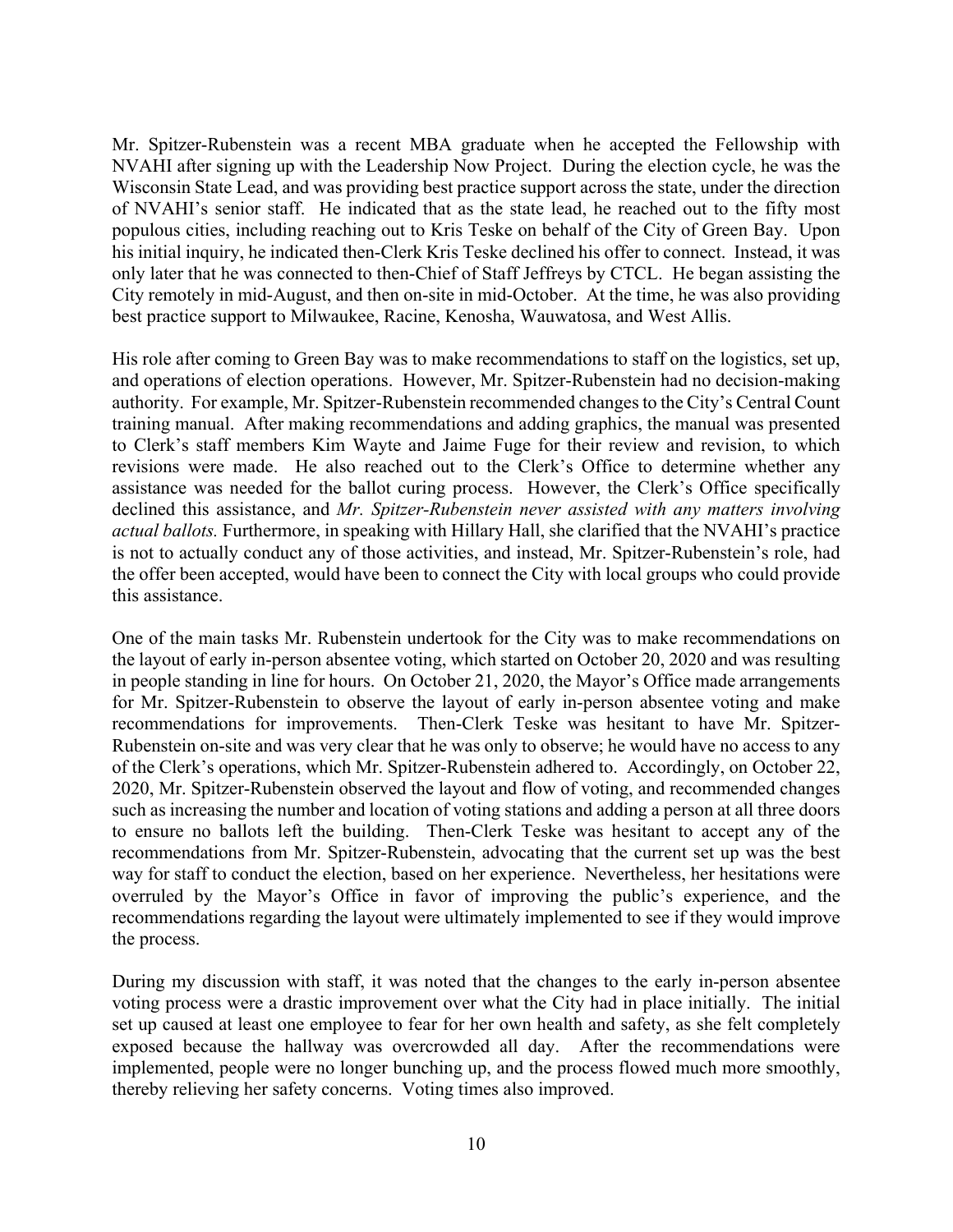Staff confirmed that all of the consultants they interacted with were merely advisory. The consultants were knowledgeable about their fields of expertise, which proved helpful to numerous City staff during the election. The consultants were the first to alert the City to the fact that the DS450 would not perform at the optimum speed, which allowed the City to plan for additional machines at Central Count as well as plan for more shifts with more poll workers. The consultants helped staff figure out security measures for the ballot drop boxes. They made recommendations on the floor plan for Central Count. They drafted documents the City could use such as the chain of custody log and a work schedule template. They provided advice on what information might be of most interest to the public on Election Day as staff were preparing talking points for media briefings. In addition, the revisions to the Central Count training manual improved clarity and ease of understanding.

### **Central Count Preparations**

For the August 2020 election, Central Count was held in the first floor hallway of City Hall. To reduce the risk of COVID-19 exposure, City Hall employees worked Central Count. Tables were set up through-out the first floor at designated intervals, and vote tabulators were assigned to specific wards to help reduce the amount of back and forth movement of employees. Despite all of the best practices, the hallway was still quite full and social distancing proved difficult. Nevertheless, the August 2020 election went well and no significant issues arose at that time.

As preparations were underway for the November general election, then-Clerk Teske intended to once again utilize City Hall for Central Count. Due to the size of the election, there was no way to host all of Central Count in the first floor hallway, so the plan was to spread Central Count over the first and fourth floors using approximately 50 City employees for a single, extended shift. Among the rationales expressed at that time was that an alternate location would require the ballots to be moved, which introduced an opportunity for errors into the process. It also meant the Clerk's Office would no longer be available on-site to provide assistance, as Clerk operations could not be easily moved in their entirety, and the vote tabulator would need to be recalibrated.

After listening to much feedback, including receiving a joint letter from the Democratic Party of Wisconsin and Republican Party of Wisconsin, the decision was made to move Central Count to the KICC. On October 22, 2020, the Mayor gave a directive for staff to determine whether Central Count could be moved to an alternate location given the short timeline that remained. Notably, then-Clerk Teske strongly opposed moving Central Count to a different location. Nevertheless, staff immediately set about determining what steps needed to be taken, including confirming the DS450 could be recalibrated, notice could be timely posted, and consulting with the WEC ahead of the move per statute. After Clerk Teske went on leave, Director Diana Ellenbecker and Treasurer Pam Manley took on a large amount of responsibilities in assisting then-Deputy Clerk Wayte. This included verifying those matters required in order to make the move to the KICC possible, and ensuring notice was timely given. On October 28, 2020, the general public was notified of the decision to move Central Count to the KICC.

In the week leading up to Election Day, a lot of work went into making the move to the KICC. Then-Chief of Staff Jeffreys started the ball rolling by contacting Tracy Hillesheim with the Hyatt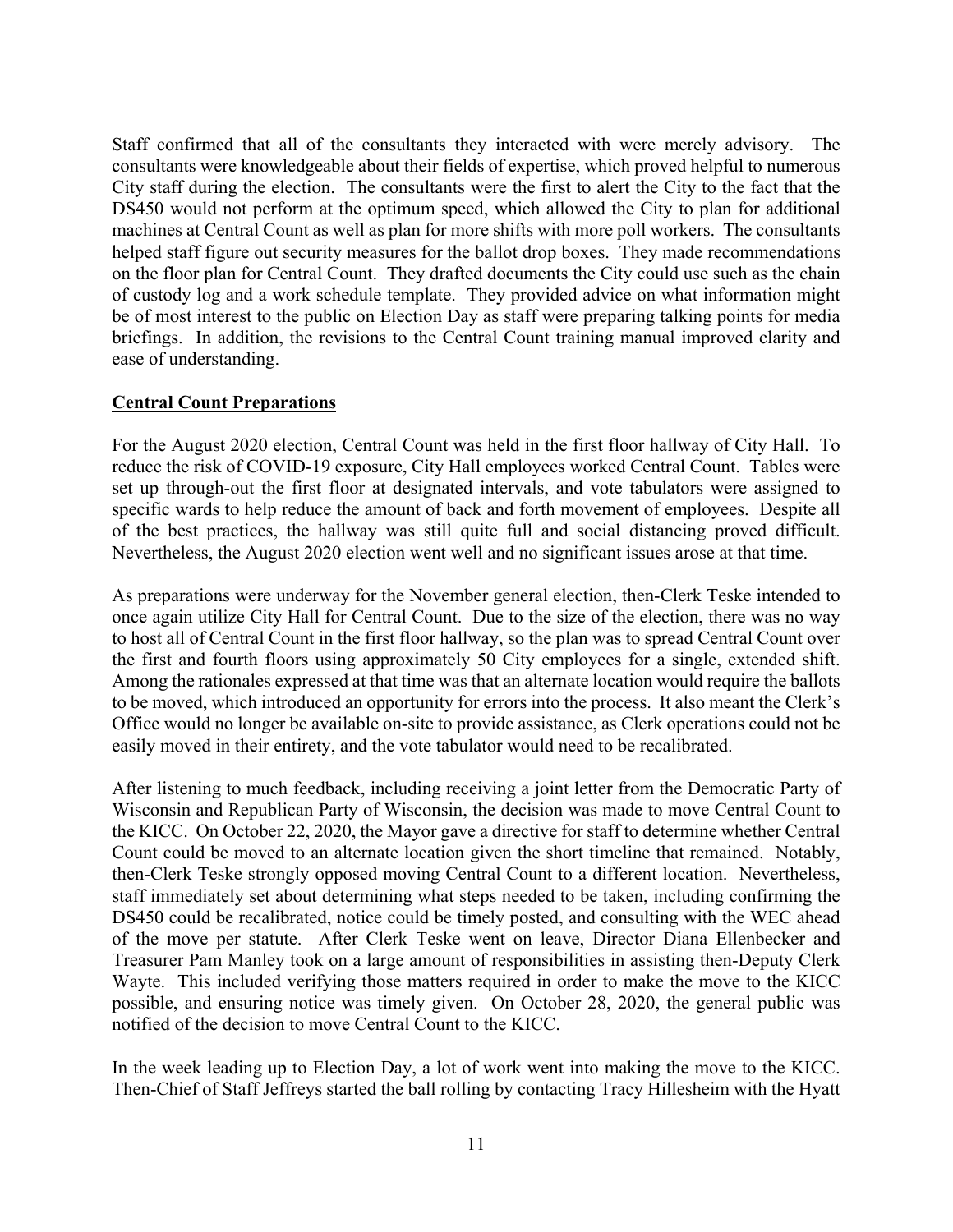to determine whether the KICC was available for use. Then-Chief of Staff Jeffreys toured the facility to confirm it would be sufficient for the City's purposes. Michael Spitzer-Rubenstein toured the facility along with Celestine Jeffreys in order to provide suggestions on how to most efficiently set up the room on Election Day. At that time, the City's needs with regard to spacing, security, time frame, access, and equipment were also discussed. Mr. Spitzer- Rubenstein was also staying at the Hyatt, which is attached to the KICC, so volunteered to act as a liaison between the City and KICC staff. As a result, Mr. Spitzer-Rubenstein was initially listed as the on-site contact for the City. In speaking with Tracy Hillesheim and Kristine Hall from the Hyatt, the role of an on-site contact would be to answer KICC staff's questions about number of workers in the room, the timing of people arriving, letting them know if they needed additional tables or chairs, whether the temperature in the room was adequate, etc. Mr. Spitzer-Rubenstein was also listed as the contact to pick up keys for the City. However, Mr. Spitzer-Rubenstein never actually served in this role. Despite being listed as a point of contact in the booking sheet, KICC staff do not recall having much contact with Mr. Spitzer-Rubenstein after that initial meeting. Instead, Celestine Jeffreys acted as the primary point of contact with the KICC during preparations.

Then-Chief of Staff Jeffreys signed the booking sheet with the KICC, and Director Ellenbecker signed the actual agreement the next day. Then-Chief of Staff Jeffreys indicated that she did not thoroughly review the document when it was sent to her for signature on October 27, 2020 because time was short. Accordingly, she signed the booking as-is and without noticing that Michael Spitzer-Rubenstein was still listed as the point of contact. Nevertheless, then-Chief of Staff Jeffreys picked up the keys from the KICC, not Mr. Spitzer-Rubenstein. She then transferred the keys to Director Ellenbecker. Director Ellenbecker independently confirmed that she received the keys directly from Celestine Jeffreys. Both Director Ellenbecker and then-Chief of Staff Jeffreys confirmed that neither gave a key to Mr. Spitzer-Rubenstein. Furthermore, both City staff and Hyatt staff confirmed that these keys were to a small room off the grand ballroom, which is frequently used as either registration or coat check by convention guests. The City used the room as storage for the locked tabulator machines and the supplies that had been moved over to the KICC ahead of the election.

Mr. Spitzer-Rubenstein also relayed the City's need for internet access to Trent Jameson with the KICC's A/V contractor Encore (formerly PSAV). The City required three Wi-Fi networks—one for poll workers, one for the livestream, and one for everyone else. For the livestream, the City required a separate network with extra bandwidth because the livestream would consist of four (4) video feeds to cover the full Central Count operations. Mr. Spitzer-Rubenstein conveyed the City's need to Mr. Jameson. It is not clear why the term "sensitive machines" was written down with regard to the third network, but Mr. Jameson confirmed that was a term he used as he believed at the time that the network would be used for the voting machines. Nevertheless, the actual use of that network was for the livestream, and no internet access was used by any election tabulators. In addition, unlike the password protected networks for the two main access points, the larger bandwidth network would simply be hidden with no password protection. By the network being hidden, it simply meant it would not show up in the list of available networks when searching for Wi-Fi access points, and instead, the network name (or SSID) would have to be manually entered in order to find it and connect. This allowed the livestream devices to access the internet without concern that any other devices would connect and pull bandwidth away. Mr. Spitzer-Rubenstein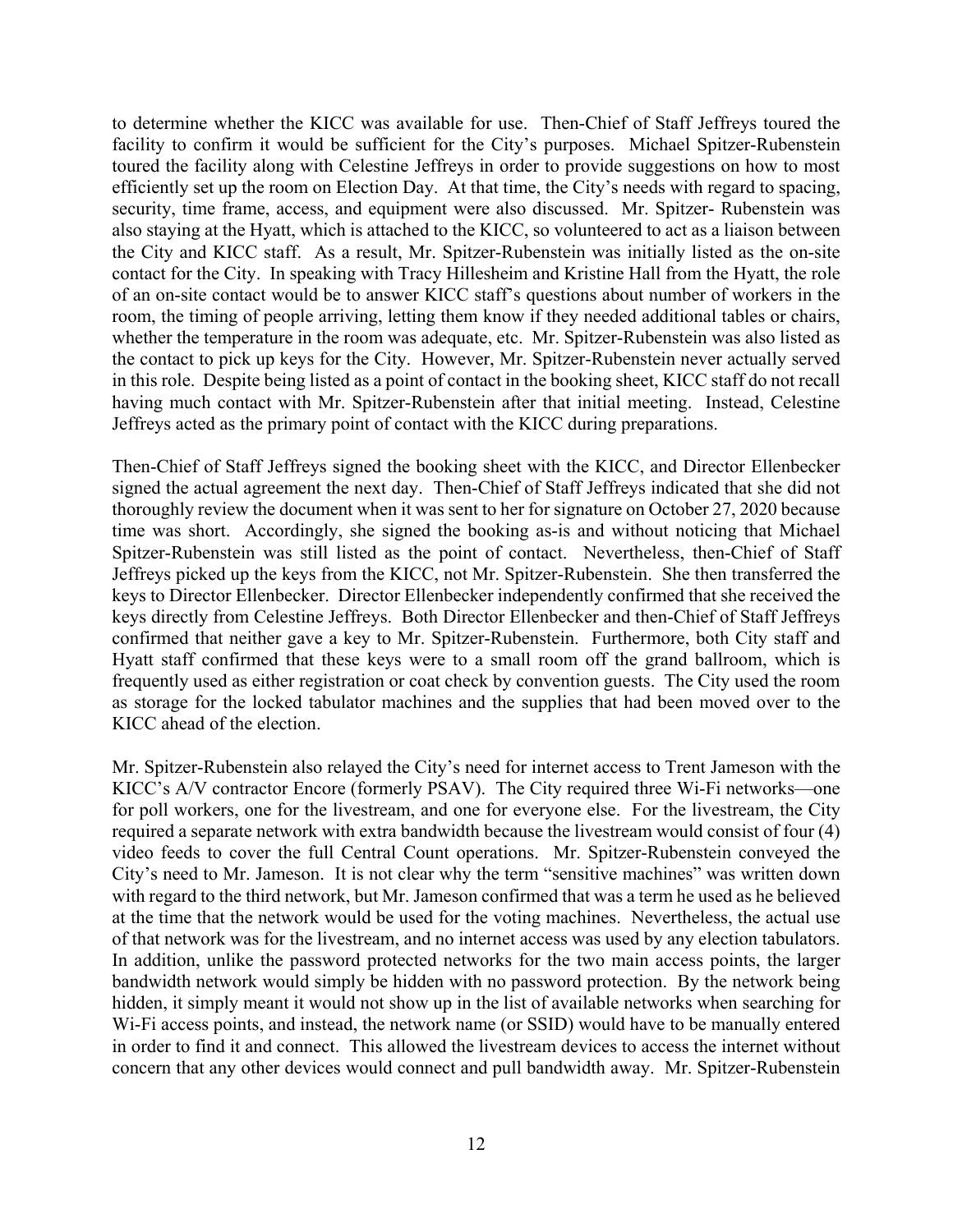was provided with the Wi-Fi passwords for the other two networks, and notified the City after he confirmed while he was on-site that he had no trouble connecting to either one.

To make the move to KICC happen, adequate staff needed to be lined up, roles needed to be assigned, moving the ballots had to be coordinated, the WEC had to be consulted with, parking for poll workers had to be acquired, the live stream had to be set up, the schedule for transferring ballots from City Hall to KICC had to be established, the Chief Inspector had to be selected, extra DS200s had to be factored into the ballot processing, security needed to be established, notice to poll workers had to be provided, equipment had to be moved to the KICC, and confirmation that the City would continue to have adequate poll workers was an on-going struggle. Meetings were happening daily to gauge progress. It was a lot of work, but everyone involved was committed to making the move successful. Mr. Spitzer-Rubenstein continued to provide best practices recommendations and assistance to the City as an advisor. His time was spent reviewing the space, the available equipment, the proposed layout, the number of ballots to be processed from each ward, the number of poll workers, and making recommendations on how to set up the room for maximum efficiency. This included how to arrange the tables, where power cables needed to be placed, etc. Given the amount of work that needed to be done to move Central Count to the KICC, Mr. Spitzer-Rubenstein's recommendations and assistance were very helpful. However, Mr. Spitzer-Rubenstein never had authority to act on behalf of the City nor did he take any action without the clear directive of City staff.

Among the equipment the City moved to Central Count was a printer. Although there was no anticipated need for the printer, staff chose to have a printer available on-site in an effort to be overly prepared. This is the printer that Mr. Spitzer-Rubenstein was sitting next to at Central Count. Upon entering Central Count, Director Ellenbecker and Mr. Spitzer-Rubenstein both placed their personal effects at that table because it was out-of-the-way, though only Mr. Spitzer-Rubenstein returned to that spot during the day. However, no one has any recollection of the printer being used at any point during the day.

The Deputy Clerk traditionally acted as the Chief Inspector for Central Count within the City of Green Bay. However, because then-Deputy Clerk Wayte was now the acting Clerk in Kris Teske's absence, Administrative Clerk II Jaime Fuge was asked to fill this role. Her only request was that Director Ellenbecker and Treasurer Manley provide her with assistance as needed on Election Day given the magnitude of the operation, and both Director Ellenbecker and Treasurer Manley had worked as Central Count poll workers in the past. Director Ellenbecker and Treasurer Manley agreed to help Chief Inspector Fuge in whatever capacity she needed on that day.

# **Conduct of Central Count on Election Day**

On Election Day, four (4) City employees from the Department of Public Works punched into work at 5:30am in order to move ballots from City Hall to the KICC. They used two (2) box vans and one (1) pick-up truck. They met then-Deputy Clerk Wayte and Director Ellenbecker at City Hall at 6:00am to load the ballots. One ballot box was used per ward, and each box was sealed and labeled. Director Ellenbecker observed the ballot boxes as they were loaded and signed a chain of custody log confirming that all of the ballot boxes were accounted for at that time. The ballots were then immediately driven to the KICC where they were unloaded by the DPW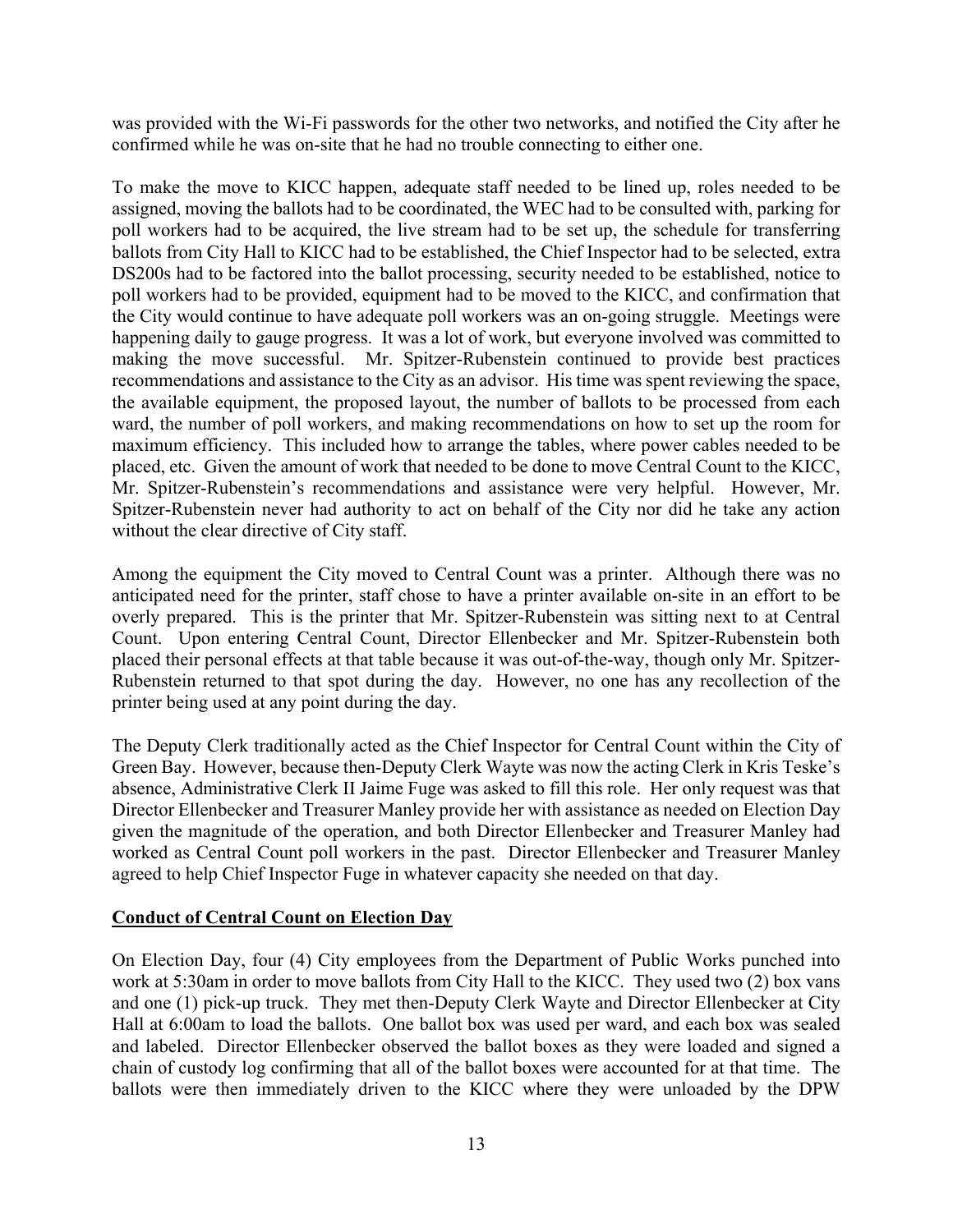employees and moved to the grand ballroom where Central Count was being held. City Attorney Chavez was at the KICC waiting for the trucks to arrive and confirmed that each ballot box arrived sealed and labeled. Upon arriving at KICC, Director Ellenbecker delivered the chain of custody log to City Attorney Chavez and assisted in overseeing the check-in of ballot boxes. City Attorney Chavez signed the chain of custody log confirming that all of the ballot boxes were accounted for at that time.

Jaime Fuge was the Chief Inspector for Central Count. As Chief Inspector, she handled all matters pertaining to ballots and administration of the election. All staff clearly understood that Chief Inspector Fuge was in charge and had ultimate authority at Central Count. Numerous City staff worked as poll workers at Central Count. Poll workers were assigned so that a City employee was paired with a member of the public, and trusted City employees and seasoned workers were assigned to key jobs. For instance, the Director of Public Works was assigned to process ballots through the DS450, and ballot reconstructs were assigned to former Clerk Office employees and City attorneys.

Although there were some challenges at Central Count, such as the DS450 rejecting a large number of ballots that had to be reconstructed as a result, the actual operation went very well. City staff poll workers uniformly noted that Central Count was very successful and felt that the preparations and leadership on-site allowed the election to be run smoothly and successfully. Poll workers were assigned to three (3) shifts with approximately 80 people per shift. Four (4) laptops with cameras were set up throughout the grand ballroom to capture all of the ballot counting via livestream.<sup>1</sup> Roles were clearly established, and social distancing was able to be maintained throughout the room.

As is standard protocol, a zero count was run on the tabulators at the beginning of the day, which confirmed that no ballots were processed prior to the official count beginning. Ballots then began being counted, and continued until after 4:00am on Wednesday November 4, 2020. Chief Inspector Fuge was busy non-stop at Central Count. As the Chief Inspector, she was required to check-in observers, answer questions from poll workers, was the only person with keys to the tabulator machines so would have to respond any time there was a glitch or jam, and had final say on all matters at Central Count. Any time an issue came up, Chief Inspector Fuge had to address it, which kept her very busy. She worked non-stop for almost twenty-four hours, with almost no breaks. She had a mobile phone on-hand and was also in frequent contact with then-Deputy Clerk Wayte at City Hall. Chief Inspector Fuge indicated she exercised final authority at Central Count until then-Deputy Clerk Wayte joined her at Central Count well into the night after the polls had closed, at which time, she deferred many questions to then-Deputy Clerk Wayte as the acting-Clerk. Once the count was complete, the ballots were again secured in the transport boxes, and were transported back to City Hall at approximately 4:40am on November 4, 2020 by eight (8) DPW employees using two box vans and two pick-up trucks. Jaime Fuge, Kim Wayte, Diana

<sup>1</sup> <sup>1</sup> IT set up the livestream to capture ballot processing by poll workers as a courtesy to the public during the pandemic, not because of any legal obligation. As a result, the livestream had no retention value, though the City would have retained the footage had it been able to do so. City IT set up the cameras to livestream to YouTube in the same manner as it does for other City recordings. As City events have never lasted that long in the past, staff was unaware that YouTube did not save files for continual broadcasts of that length until after the event had passed. Staff contacted YouTube to determine whether the footage could be recaptured, but there is no way to restore the feed.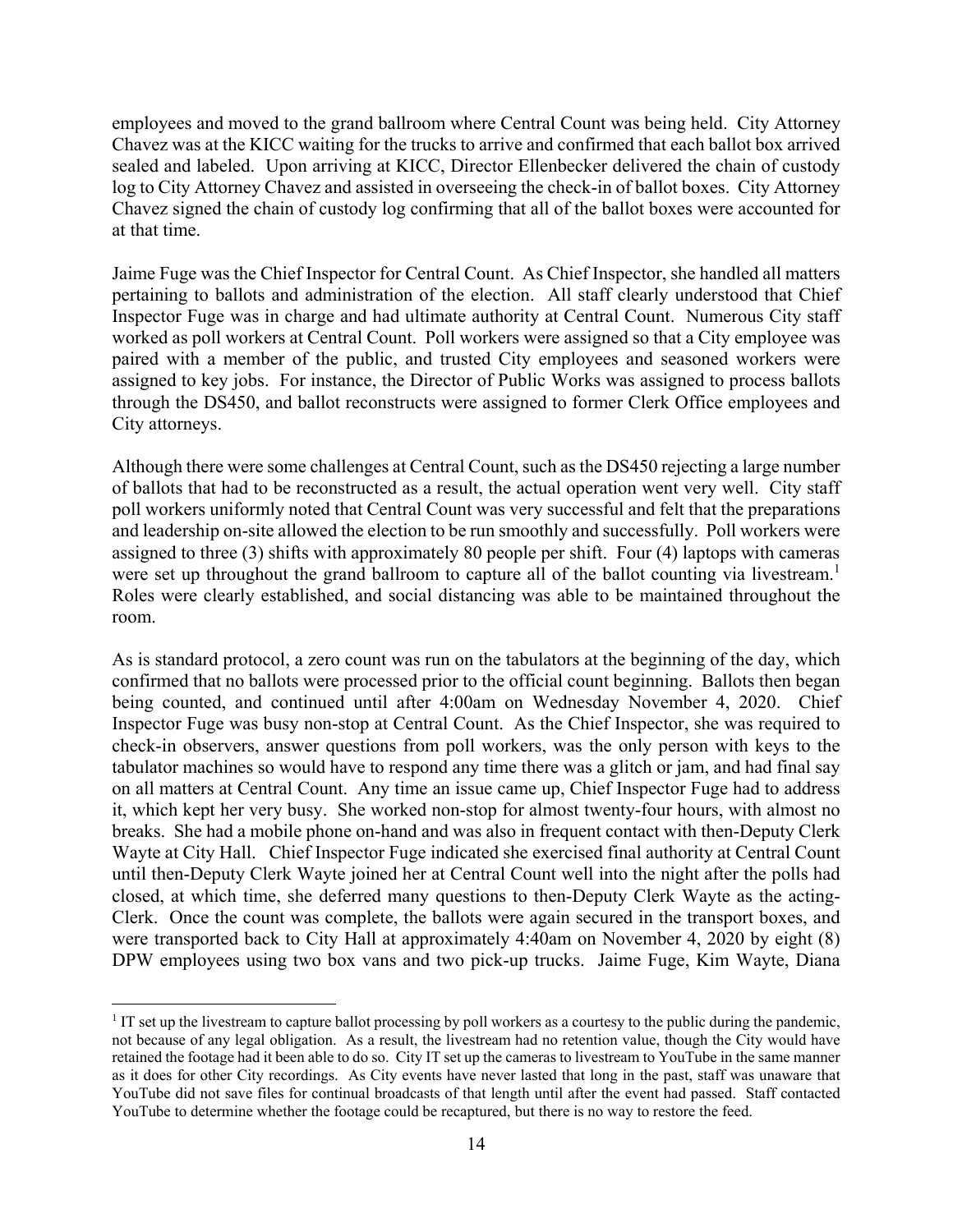Ellenbecker, Pam Manley, and Amaad Rivera-Wagner were the last ones to leave Central Count after the operations were done, and the chain of custody log was signed confirming the ballots returned to City Hall.

Central Count was a massive undertaking. As a result, there were numerous people assigned to various roles that day, beyond just poll workers processing the ballots. As discussed above, Director Ellenbecker and Treasurer Manley were assigned to be roamers, helping wherever needed in order to assist Chief Inspector Fuge. The City's ballot tabulator machine servicing company, ES&S, was contracted to have an employee on-site the entire day in order to provide immediate assistance with the DS450. The City's Community Liaison, Amaad Rivera-Wagner, was tasked with handling logistical matters, such as checking the media in, coordinating food for poll workers, and relaying numbers to the Mayor throughout the day. Community Liaison Rivera-Wagner was aided in these duties by Michael Spitzer-Rubenstein until around noon. Plain clothes Green Bay Police Officers were also present to provide security throughout the day.

While most of Central Count ran smoothly, there were a handful of interactions of note at Central Count. These are detailed below:

# *1. Sandy Juno Visits Central Count*

Mid-morning on Election Day, former Brown County Clerk, Sandy Juno checked into Central Count as an observer representing the County Clerk. She was accompanied by County Corporation Counsel Dave Hemery, representing Brown County, and Chad Weininger, who was not representing any organization. All three were checked into Central County by Chief Inspector Jaime Fuge. City employees were familiar with former-Clerk Juno, Corporation Counsel Hemery, and the County's Director of Administration, Chad Weininger. As a result, Director Ellenbecker went over to say hello, especially because she viewed the County Clerk as a partner in the election, not necessarily as just an observer. During her discussions with then-County Clerk Juno, Ms. Juno brought a few concerns to Director Ellenbecker's attention. Specifically, Ms. Juno told Director Ellenbecker that the ballots should be face-down. As a result, Director Ellenbecker went around to tables and informed poll workers to place ballots face-down. Next, Ms. Juno told Director Ellenbecker that she felt that poll workers were looking at the ballots. Director Ellenbecker again responded to Ms. Juno's request, notifying poll workers not to look at the votes. Notably, however, poll workers were required to look at the front of ballots to confirm that then-Clerk Teske's initials appeared on the ballot to confirm its authenticity. Ms. Juno also informed Director Ellenbecker that she was unaware who the Chief Inspector was, to which Director Ellenbecker notified her that it was Chief Inspector Fuge, and pointed her out directly to Ms. Juno. After speaking with Director Ellenbecker, Ms. Juno then notified Director Ellenbecker that as a poll worker, Director Ellenbecker should not be speaking to her.

This level of attention given to Ms. Juno caused other observers to become concerned. As a result, observers asked Chief Inspector Fuge why Sandy Juno, as an observer, was being provided with more access to information and was able to provide direction to poll workers, even though other observers were not afforded this opportunity. As a result, Chief Inspector Fuge went over to determine what was being discussed. Upon introducing herself, the conversation effectively ceased, and no comments were directed to her by Ms. Juno. Instead, the only question she received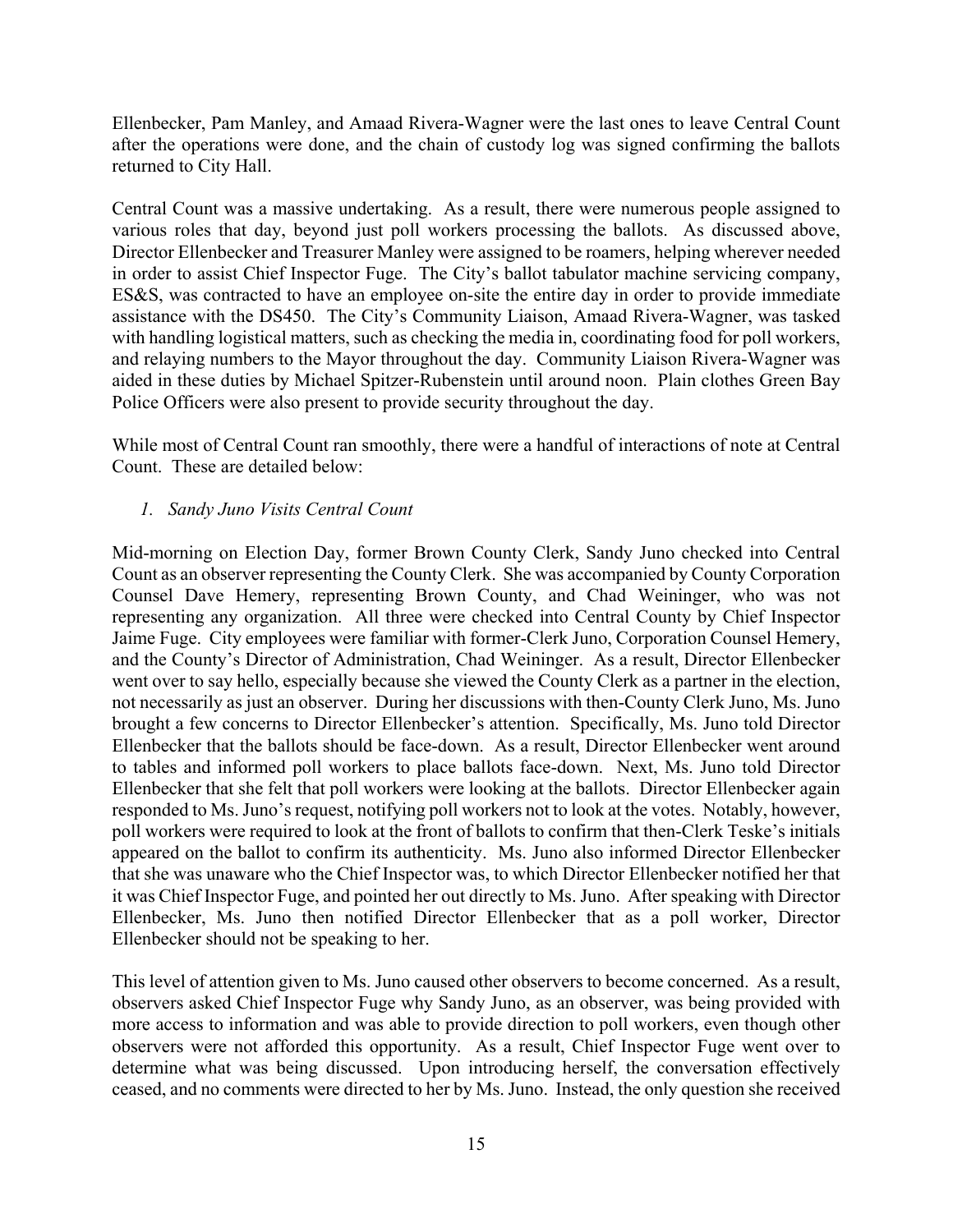from any County employees came from Mr. Weinenger, who asked for a copy of the observer log. She indicated that the observer log was not open to inspection on the day of Central Count, but would be made available after the election, in accordance with law. Her stance was immediately challenged, and it was not until another observer overhearing the conversation found the provision supporting her position in the Election materials that the matter was resolved.

No other concerns by representatives from the County were brought to Chief Inspector Fuge's attention, nor to Director Ellenbecker during her conversations. Mr. Spitzer-Rubenstein was never mentioned by Ms. Juno to anyone from the City.

# *2. Michael Spitzer-Rubenstein Designated as an Observer*

Mr. Spitzer-Rubenstein was utilized as a resource to provide logistical and advisory recommendations and assistance to the City at Central Count. However, his presence proved controversial. As a result, the activities Mr. Spitzer-Rubenstein engaged in are identified here. Upon arriving at Central Count, Mr. Spitzer-Rubenstein was provided with a tag by Mr. Rivera-Wagner. Each person who entered Central Count was expected to have tag identifying their role at Central Count. As Mr. Spitzer-Rubenstein was neither a poll worker, nor an observer, he was provided with a "City Employee" tag at that time. He had a copy of the room layout diagram, and as a result, helped poll workers who were coming in find their assigned tables. When ballots were being distributed to the tables, he pointed people in the direction of the tables with the corresponding numbers based on the room layout diagram. Once counting began, poll workers had lots of questions. He assisted by helping the poll workers find the page in the City's Central Count training manual that addressed their specific questions. In the event that a poll worker still had questions that could not be resolved by reading the manual, Mr. Spitzer-Rubenstein would call Chief Inspector Fuge over to help the poll workers. Mr. Spitzer-Rubenstein indicated he interacted with approximately a dozen people in this way. In addition, Mr. Spitzer-Rubenstein was using an Excel spreadsheet to track the pace of ballot processing on behalf of the City. He had also determined special dietary needs of poll workers for lunch. He was also seen walking around Central Count, and told poll workers they could not eat at the tables where ballots were being processed. He also recommended to Chief Inspector Fuge that poll workers speak louder so observers could hear. Notably, Mr. Spitzer-Rubenstein did not process any ballots and did not have access to the results of the election.

Midway through the day, Mr. Spitzer-Rubenstein was approached by a group of observers. The observers began asking him numerous questions about who he was and why he was at Central Count. The parties had a brief exchange wherein one observer was described as "aggressive," but this interaction did not generate any police involvement. Mr. Spitzer-Rubenstein informed the observers that he was not a City employee, and that he was there offering advice and assistance.

Around this time, WEC Administrator Meagan Wolfe received a call from Sandy Juno expressing concern that a person (later identified as Michael Spitzer-Rubenstein) had a laptop at Central Count. During her brief conversation with Ms. Juno, WEC Administrator Wolfe indicated Ms. Juno believed a consultant firm from the Mayor's Office had a computer and printer in the ballot tabulation area, and she was very uncomfortable with it. As a result of this call, WEC Administrator Wolfe contacted then-Deputy Clerk Wayte. During her call with then-Deputy Clerk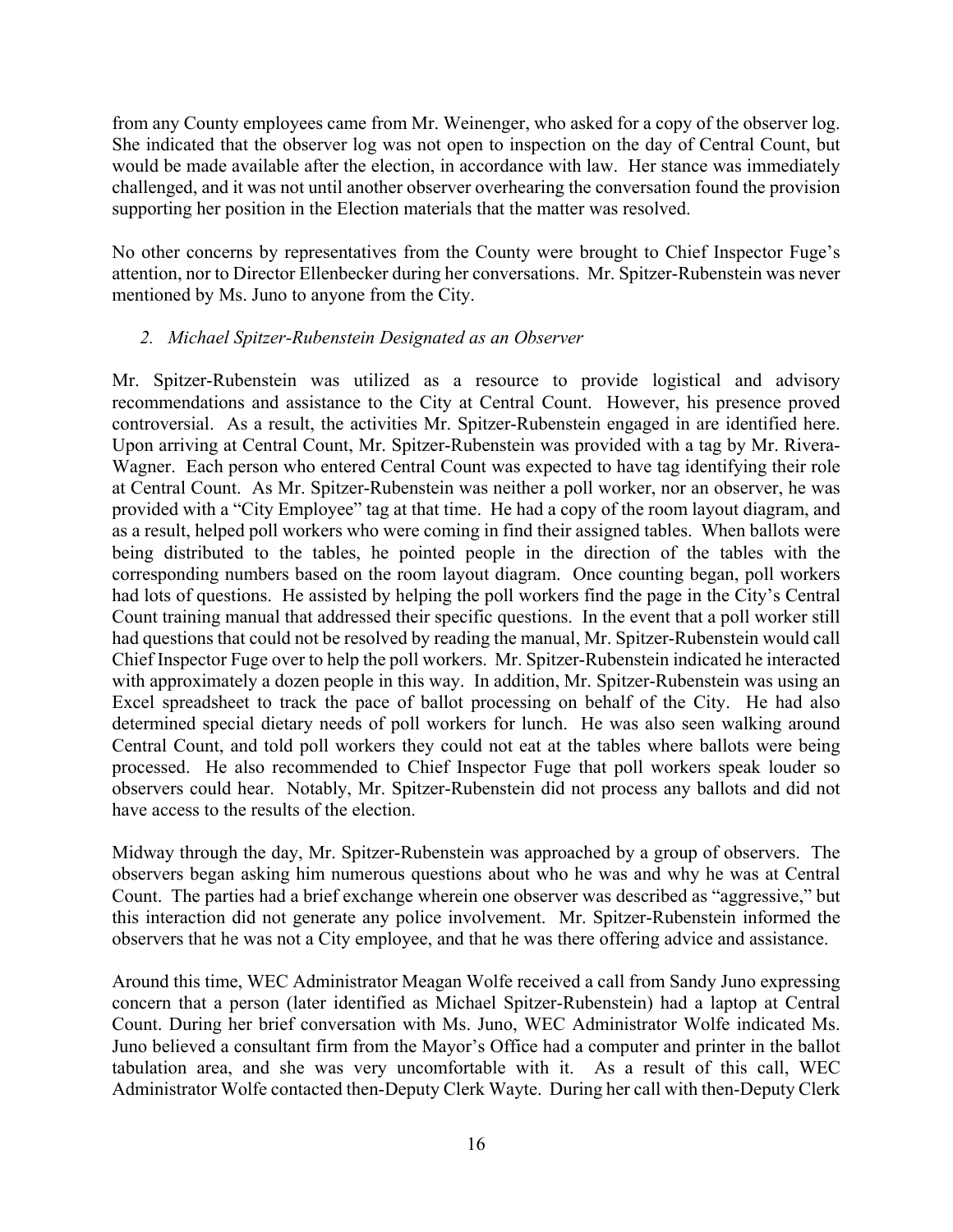Wayte, WEC Administrator Wolfe understood that then-Deputy Clerk Wayte was not at Central Count, but was in contact with them. WEC Administrator Wolfe talked through the appropriate roles for people at Central Count, which included, the Clerk, tabulator, inspector, or observer. WEC Administrator Wolfe indicated that unless the consultant was filling one of those roles, she did not believe a consultant should be there. Around that same time, WEC Staff Attorney Nathan Judnic received a call from another person stating that there was something going on at Central Count. WEC Staff Attorney Judnic also followed-up with then-Deputy Clerk Wayte as a result.

Around noon on Election Day, Chief Inspector Fuge and Director Ellenbecker had a conversation with then-Deputy Clerk Kim Wayte, who notified them that the WEC had contacted her and recommended that Mr. Spitzer-Rubenstein be limited to one of the defined Central Count roles, specifically observer. Chief Inspector Fuge, accompanied by Director Ellenbecker, approached Mr. Spitzer-Rubenstein and notified him that he could no longer serve in his advisory role at Central Count, and that he could only be an observer. Mr. Spitzer-Rubenstein ceased his activities and assumed that role without incident. Not long thereafter, he left Central Count and went to City Hall to provide advisory assistance with media briefings.

After the polls closed, Mr. Spitzer-Rubenstein returned to Central Count and signed in as an observer. He still had the "City Employee" tag when he returned, and an observer pointed this out to Chief Inspector Fuge. As a result, Chief Inspector Fuge directed Mr. Spitzer-Rubenstein to return the tag, and he was instead provided with an observer tag. Around 1:00am, Mr. Spitzer-Rubenstein left Central Count voluntarily following a disagreement with then-Deputy Clerk Wayte.

In speaking with employees, the only concern raised regarding Mr. Spitzer-Rubenstein was whether he should have helped poll workers find information in the Central Count training manual. City staff all confirmed that they believed that Chief Inspector Fuge was in charge of Central Count, and that Mr. Spitzer-Rubenstein did not interfere with their processing of ballots.

# *3. Observers Matthew & Polly Roeser Directed to Speak with the Chief Inspector*

At some point during the day, Matthew and Polly Roeser entered Central Count to observe. While observing the reconstruction table, Ms. Roeser asked one of the poll workers, Assistant City Attorney Lindsay Mather, a number of questions that were legal in nature. Assistant City Attorney Mather declined to answer questions and informed her that she should instead speak with Chief Inspector Fuge.

Later that day, Mr. and Mrs. Roeser returned to Central Count. Upon entry, they were informed by Community Liaison Rivera-Wagner that they needed to sign in as an observer. Mr. and Mrs. Roeser objected, claiming that they had already been to Central Count as observers, and that they had not signed in the first time, and therefore did not need to sign in the second time. Community Liaison Rivera-Wagner was firm in his stance that they had to sign in as observers, and the two parties had a brief exchange to that effect. This interaction was witnessed by Police Officer Phil Scanlan, who noted that the interaction did not raise any concerns for him and did not require him to interject. Records indicate that Mr. and Mrs. Roeser did eventually sign in as observers in the observer log.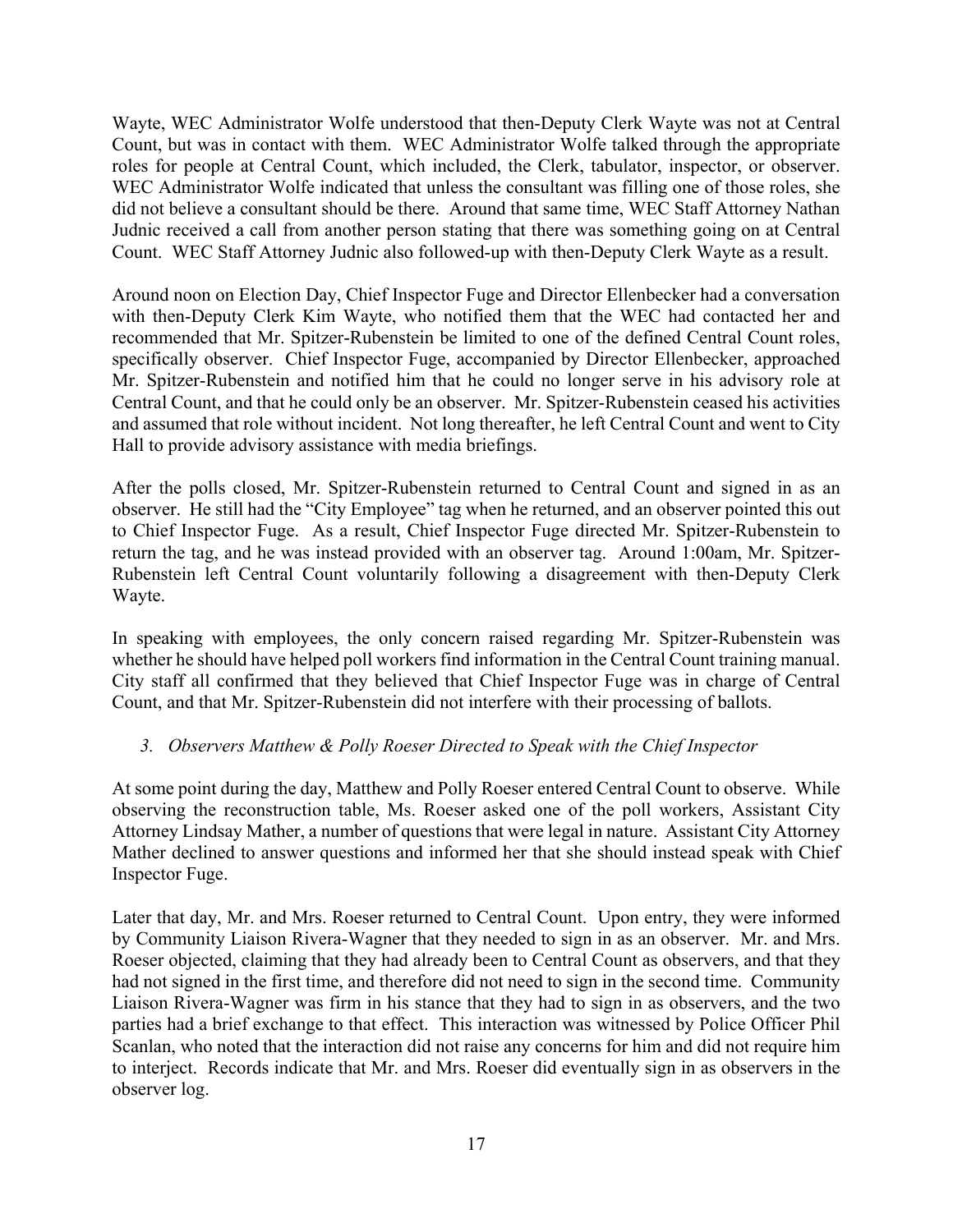Around 2:30 am, Assistant City Attorney Mather and Community Liaison Rivera-Wagner were sitting together at a table when Ms. Roeser approached them. All of the ballots had been processed by poll workers by then, and were in queue to be fed into the tabulator. Accordingly, poll workers who were still at Central Count were on stand-by at that point, and were performing no duties. Ms. Roeser again began asking Assistant City Attorney Mather questions about Election law. Mr. Rivera-Wagner immediately informed Ms. Roeser that she was not permitted to speak directly to poll workers, and instead needed to direct her questions to the Chief Inspector. Ms. Roeser continued to maintain that she was allowed to speak to poll workers and ask them questions. Community Liaison Rivera-Wagner and Ms. Roeser's exchange was brief, and although the two were being louder than needed, the interaction was neither hostile nor threatening, and the Police Department officers on-site did not need to intervene.

### *4. Interaction between Community Liaison Rivera-Wagner and Observer Andrew Kloster*

Over the course of the day, observer Andrew Kloster and Community Liaison Rivera-Wagner had several brief exchanges. Although each side tells a different story, what is clear is that Mr. Kloster made a number of questionable comments to Community Liaison Rivera-Wagner, including challenging his right to assist in the logistics of Central Count. As the day carried on, the exchanges became more focused on extraneous matters, rather than the election itself. At one point, Mr. Kloster and Community Liaison Rivera-Wagner were outside of Central Count at the same time and in a different part of KICC. Mr. Kloster made comments to Community Liaison Rivera-Wagner that made him feel uncomfortable, including saying things like "he's not a City employee," "he's not allowed to leave," and "he's not allowed to be here." As a result, Community Liaison Rivera-Wagner notified police officers of what he considered escalating harassment. Community Liaison Rivera-Wagner informed the police officers that he was no longer comfortable with Mr. Kloster's presence, and requested that he be removed. Mr. Kloster objected, and the matter was taken to Chief Inspector Fuge. Chief Inspector Fuge, in consultation with Director Ellenbecker, determined that because the behavior occurred outside of Central Count, it was improper to remove Mr. Kloster from Central Count. Instead, Mr. Kloster was reminded of the rules applicable to election observers, and on-site officers were requested to closely monitor the situation to ensure that no escalation continued.

### **Assembly Committee on Campaigns and Elections / WVA v. City of Racine, et al.**

Attorney Erick Kardaal testified at the hearing before the Assembly Committee on Campaigns and Elections on March 10, 2021 claiming the City violated various state and federal laws. Attorney Kardaal had previously brought suit in federal court on behalf of the Wisconsin Voters Alliance and some of its members against the City of Green Bay, as well as the Cities of Milwaukee, Madison, Racine, and Kenosha. In that action, Attorney Kaardal asserted many of the same arguments that he made while speaking to Assembly Committee, including that the Cities' respective acceptance of private grants from the Center for Tech and Civic Life violated federal and/or state law.

The lawsuit sought a preliminary injunction to prevent the Cities from spending any more of the grant money while the case was pending. In reviewing the motion for a preliminary injunction,